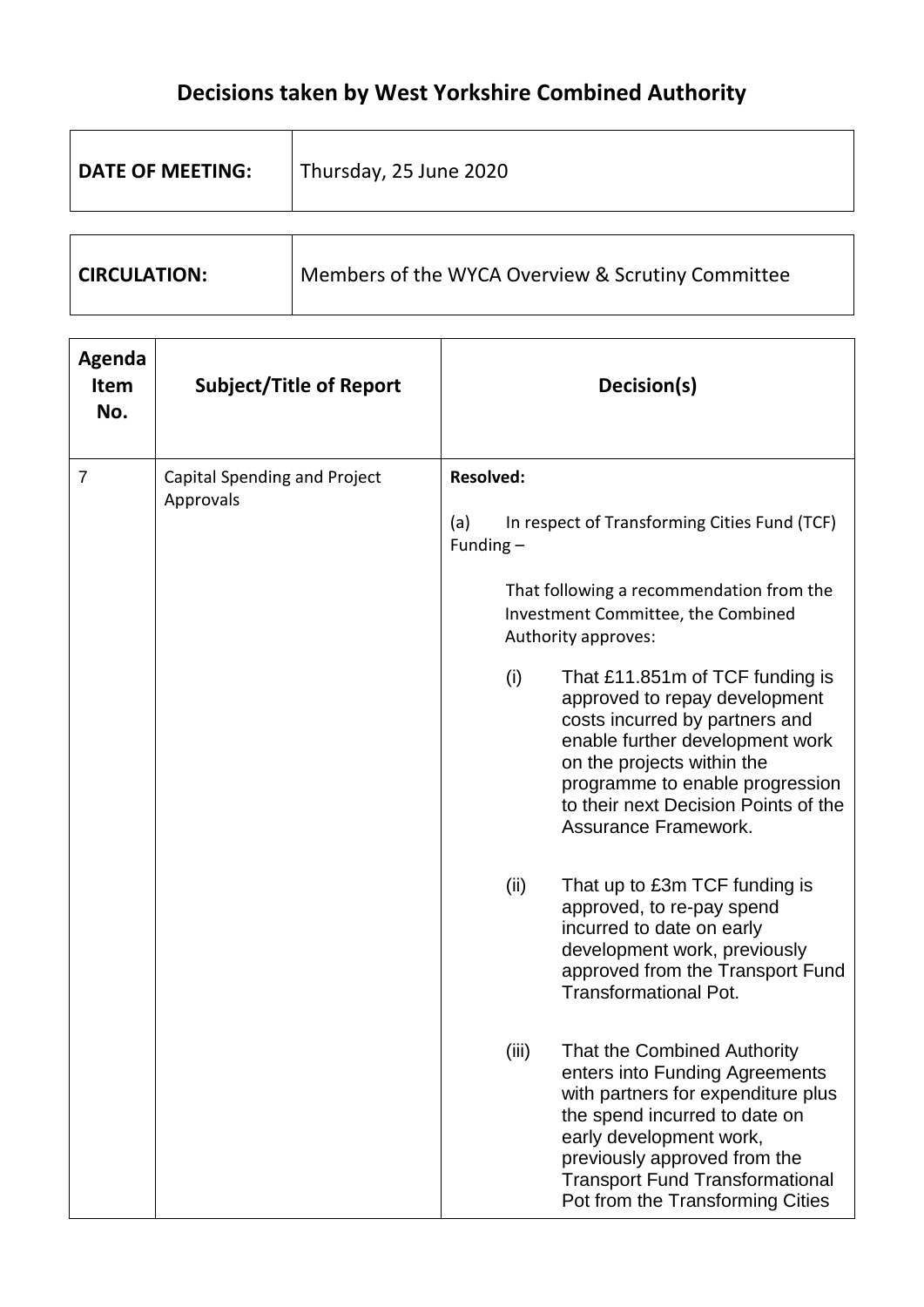|                    |       | Fund.                                                                                                                                                                                                                                                                                                                                                               |
|--------------------|-------|---------------------------------------------------------------------------------------------------------------------------------------------------------------------------------------------------------------------------------------------------------------------------------------------------------------------------------------------------------------------|
|                    |       |                                                                                                                                                                                                                                                                                                                                                                     |
|                    | (iv)  | That the £4.930m TCF<br>Programme Management<br>allocation is approved to enable<br>the Combined Authority to<br>effectively undertake Programme<br>Management functions for the<br>lifetime of the TCF funded<br>programme.                                                                                                                                        |
|                    | (v)   | That the £1.00m TCF Benefits<br>Realisation allocation is approved,<br>to enable the Combined Authority<br>to provide monitoring and<br>evaluation of the overall<br>programme in line with DfT<br>expectations                                                                                                                                                     |
| (b)<br>Funding $-$ |       | In respect of Emergency Active Travel                                                                                                                                                                                                                                                                                                                               |
|                    |       | That following a recommendation from the<br>Investment Committee, the Combined<br>Authority approves:                                                                                                                                                                                                                                                               |
|                    | (i)   | That the Emergency Active Travel<br>Funding work commences on<br>Activity 6 (Delivery).                                                                                                                                                                                                                                                                             |
|                    | (ii)  | That the expenditure of DfT<br><b>Emergency Active Travel funding</b><br>that is allocated to the Combined<br>Authority be approved. Presently,<br>this is £2.513 million, but this<br>could vary as the final allocation<br>of both tranches is dependent on<br>satisfactory plans being submitted<br>to government that set out the<br>proposals to be delivered. |
|                    | (iii) | That the allocation of the DfT<br><b>Emergency Active Travel funding</b><br>between the Combined Authority<br>and the five West Yorkshire<br>partner councils is delegated to                                                                                                                                                                                       |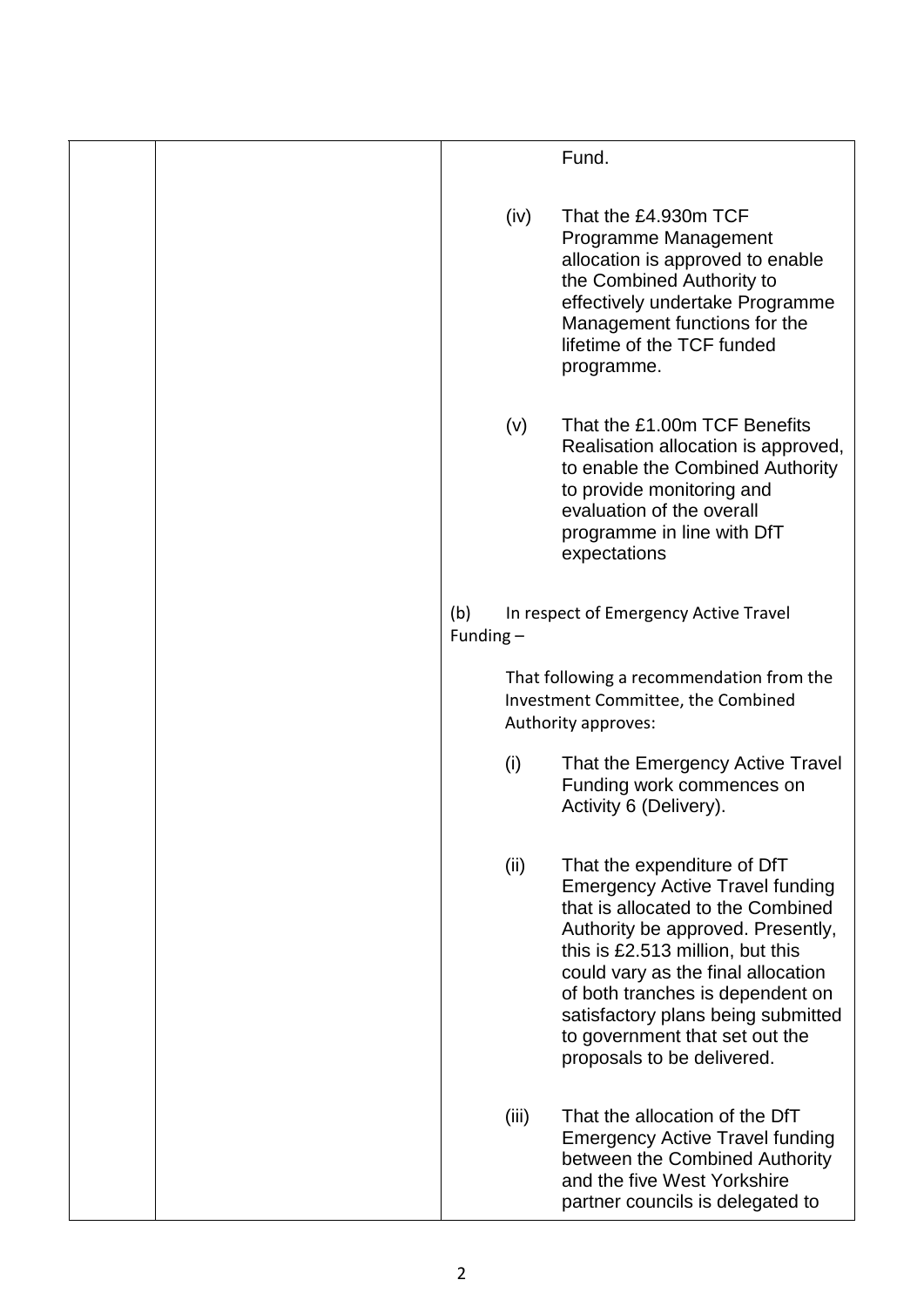|  |     |       | the Managing Director.                                                                                                                                                                                                                                                                                                                                                                                                                    |
|--|-----|-------|-------------------------------------------------------------------------------------------------------------------------------------------------------------------------------------------------------------------------------------------------------------------------------------------------------------------------------------------------------------------------------------------------------------------------------------------|
|  | (c) |       | In respect of Active & Sustainable Travel in<br>Leeds City Centre (Bishopgate) -                                                                                                                                                                                                                                                                                                                                                          |
|  |     |       | That following a recommendation from the<br>Investment Committee, the Combined<br>Authority approves:                                                                                                                                                                                                                                                                                                                                     |
|  |     | (i)   | That the Active & Sustainable Travel in<br>Leeds City Centre<br>(Bishopgate)<br>package of schemes proceeds<br>through decision point 2 (strategic<br>outline case) and work commences<br>on bringing individual schemes<br>through at activity 3 (outline<br>business case).                                                                                                                                                             |
|  |     | (ii)  | That an indicative approval to the total<br>package value of £39.5 million of<br>which £39.5 million is being funded<br>from the Transforming Cities Fund<br>with full approval to spend being<br>granted once individual schemes<br>have progressed through the<br>assurance process to decision point<br>5.                                                                                                                             |
|  |     | (iii) | That future approvals are made in<br>accordance with the assurance<br>pathway and approval route outlined<br>in the submitted report including at<br>decision point 5 through a delegation<br>to the Combined Authority's<br>Managing Director following a<br>recommendation by the Combined<br>Authority's Portfolio Appraisal Team.<br>This will be subject to the scheme<br>remaining within the tolerances<br>outlined in the report. |
|  | (d) |       | In respect of A641 Bradford-Brighouse-<br>Huddersfield Corridor-                                                                                                                                                                                                                                                                                                                                                                          |
|  |     |       | That following a recommendation from the<br>Investment Committee, the Combined                                                                                                                                                                                                                                                                                                                                                            |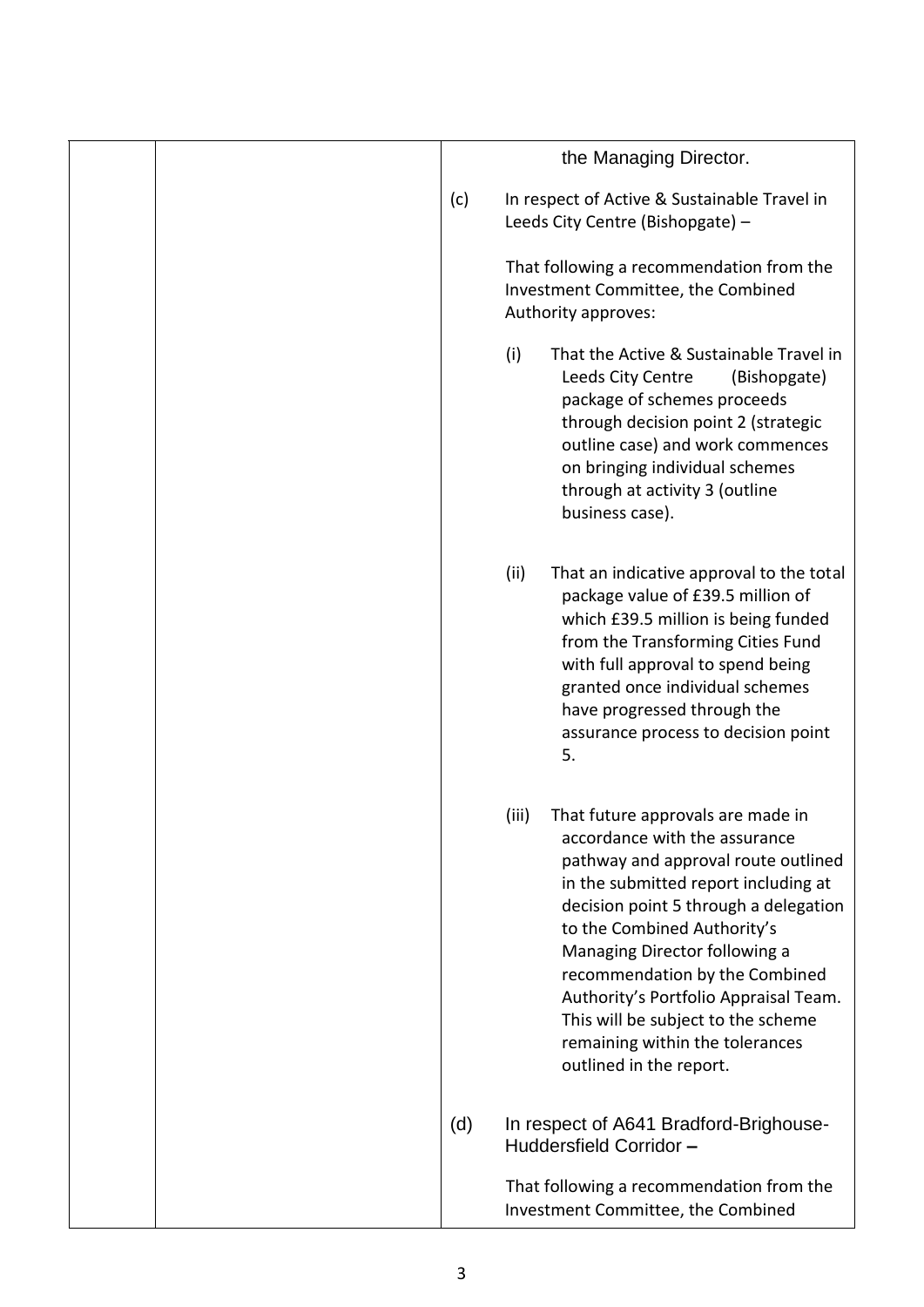|  |       | Authority approves:                                                                                                                                                                                                                                                                                                                                                                                                                       |
|--|-------|-------------------------------------------------------------------------------------------------------------------------------------------------------------------------------------------------------------------------------------------------------------------------------------------------------------------------------------------------------------------------------------------------------------------------------------------|
|  | (i)   | That the A641 Bradford<br><b>Huddersfield Corridor project</b><br>proceeds through decision point 2<br>and work commences on activity<br>3 (outline business case).                                                                                                                                                                                                                                                                       |
|  | (ii)  | That an indicative approval to the<br><b>Combined Authority's contribution</b><br>of £75.54 million to be funded<br>through the West Yorkshire plus<br>Transport Fund is given, with full<br>approval to spend being granted<br>once the scheme has progressed<br>through the assurance process to<br>decision point 5 (full business<br>case with finalised costs). The<br>total project cost is estimated to<br>be up to £95.1 million. |
|  | (iii) | That additional development costs<br>of £1.335 million are approved in<br>order to progress the scheme to<br>decision point 3 (outline business<br>case), taking the total project<br>approval to £2.129 million.                                                                                                                                                                                                                         |
|  | (iv)  | That the Combined Authority enter<br>into an addendum to the existing<br><b>Funding Agreement with</b><br><b>Calderdale Council for</b><br>expenditure of up to £2.129<br>million from the West Yorkshire<br>plus Transport Fund.                                                                                                                                                                                                         |
|  | (v)   | That future approvals are made in<br>accordance with the assurance<br>pathway and approval route<br>outlined in the submitted report<br>including at decision point 4 and 5<br>through a delegation to the<br><b>Combined Authority's Managing</b><br>Director following a<br>recommendation by the<br><b>Combined Authority's Programme</b><br>Appraisal Team. This will be                                                              |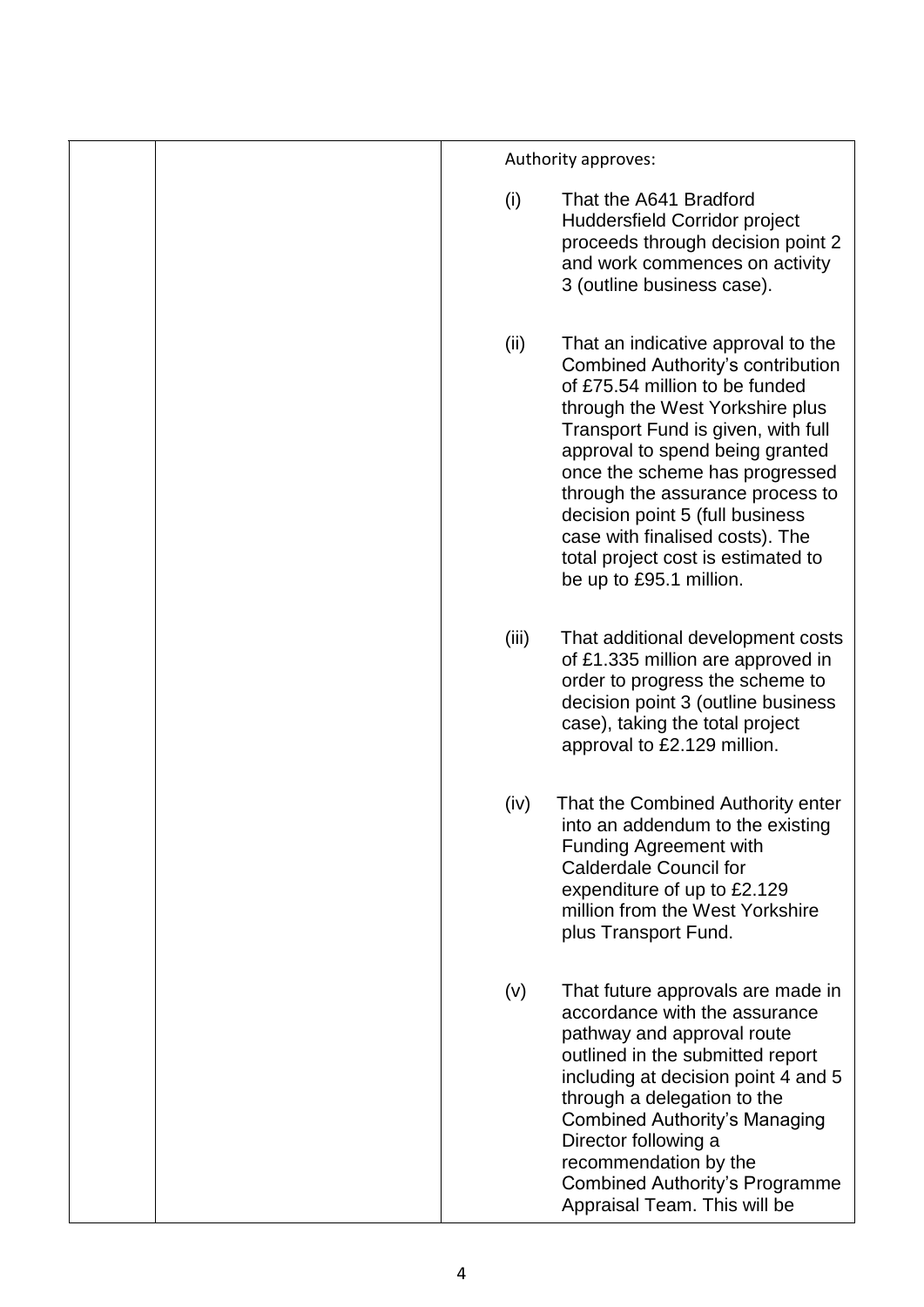|  |     |       | subject to the scheme remaining<br>within the tolerances outlined in<br>the report.                                                                                                                                                                                                                                                                                                                                                                           |
|--|-----|-------|---------------------------------------------------------------------------------------------------------------------------------------------------------------------------------------------------------------------------------------------------------------------------------------------------------------------------------------------------------------------------------------------------------------------------------------------------------------|
|  | (e) |       | In respect of 'Connecting Leeds' from South<br>Leeds and through Wakefield (A61 South) -                                                                                                                                                                                                                                                                                                                                                                      |
|  |     |       | That following a recommendation from the<br>Investment Committee, the Combined<br>Authority approves:                                                                                                                                                                                                                                                                                                                                                         |
|  |     | (i)   | That the 'Connecting Leeds' from<br>South Leeds and through<br>Wakefield (A61 South) proceeds<br>through decision point 2 (strategic<br>outline case) and work<br>commences on activity 3 (outline<br>business case).                                                                                                                                                                                                                                         |
|  |     | (ii)  | That an indicative approval to the<br>total package value of £7 million is<br>given from the Transforming<br>Cities Fund with full approval to<br>spend being granted once<br>individual schemes have<br>progressed through the assurance<br>process to decision point 5.                                                                                                                                                                                     |
|  |     | (iii) | That future approvals are made in<br>accordance with the assurance<br>pathway and approval route<br>outlined in the submitted report<br>including at decision point 5<br>through a delegation to the<br><b>Combined Authority's Managing</b><br>Director following a<br>recommendation by the<br><b>Combined Authority's Portfolio</b><br>Appraisal Team. This will be<br>subject to the scheme remaining<br>within the tolerances outlined in<br>the report. |
|  | (f) |       | In respect of Active and Sustainable<br>Interchange for Harrogate -                                                                                                                                                                                                                                                                                                                                                                                           |
|  |     |       | That following a recommendation from the<br>Investment Committee, the Combined                                                                                                                                                                                                                                                                                                                                                                                |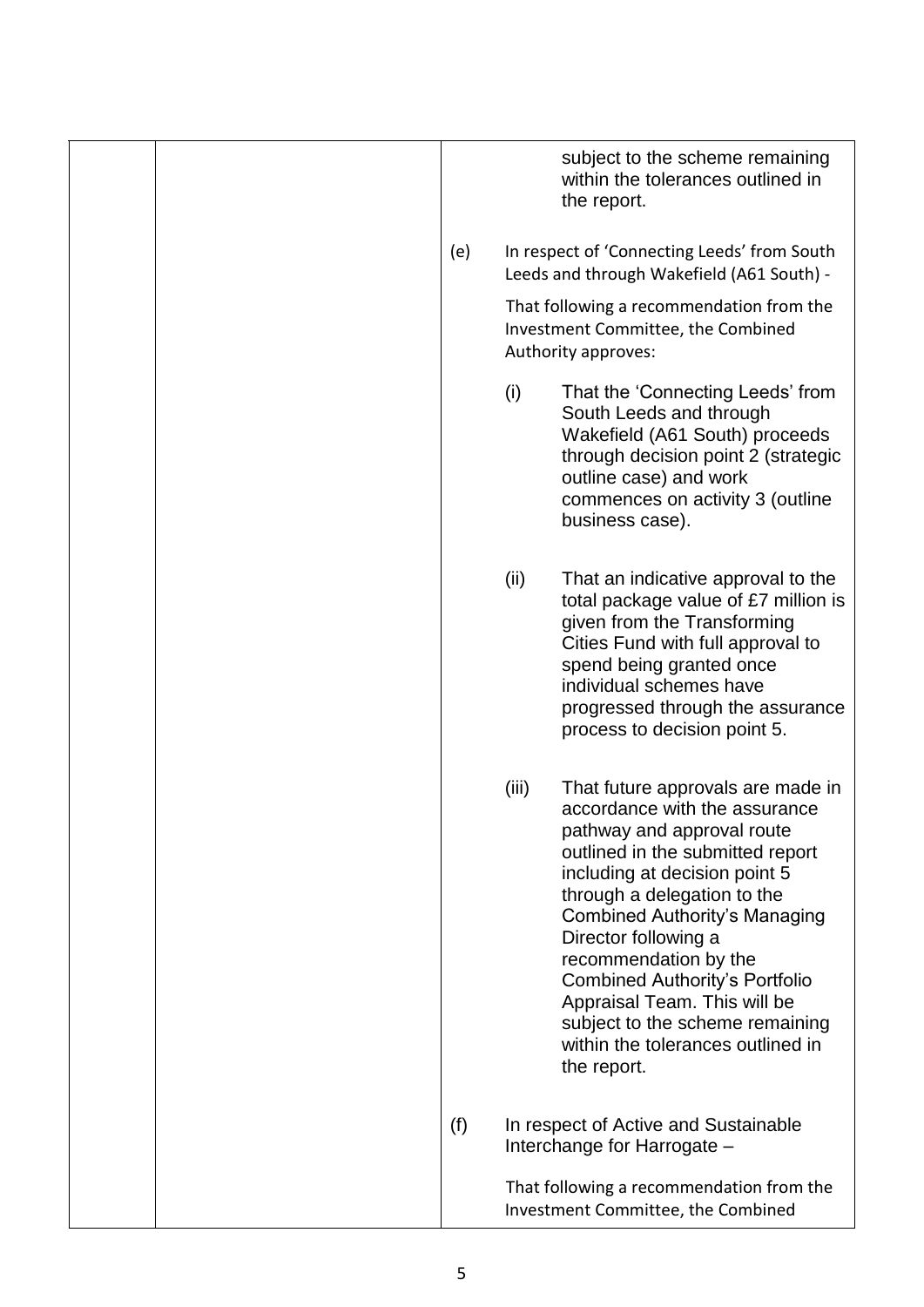|  |     |       | Authority approves:                                                                                                                                                                                                                                                                                                                                                                                                                                            |
|--|-----|-------|----------------------------------------------------------------------------------------------------------------------------------------------------------------------------------------------------------------------------------------------------------------------------------------------------------------------------------------------------------------------------------------------------------------------------------------------------------------|
|  |     | (i)   | That the Active and Sustainable<br>Interchange for Harrogate<br>package proceeds through<br>decision point 2 (strategic outline<br>case) and work commences on<br>activity 3 (outline business case).                                                                                                                                                                                                                                                          |
|  |     | (ii)  | That an indicative approval for the<br><b>Combined Authority contribution</b><br>of £7.893 million is given from the<br><b>Transforming Cities Fund with full</b><br>approval to spend being granted<br>once the package has progressed<br>through the assurance process to<br>decision point 5.                                                                                                                                                               |
|  |     | (iii) | That future approvals are made in<br>accordance with the assurance<br>pathway and approval route<br>outlined in the submitted report<br>including at decision point 5<br>through a delegation to the<br><b>Combined Authority's Managing</b><br>Director following a<br>recommendation by the<br><b>Combined Authority's Portfolio</b><br>Appraisal Team. This will be<br>subject to the package remaining<br>within the tolerances outlined in<br>the report. |
|  | (g) |       | In respect of Active and Sustainable Travel<br>across Skipton Town Centre -                                                                                                                                                                                                                                                                                                                                                                                    |
|  |     |       | That following a recommendation from the<br>Investment Committee, the Combined<br>Authority approves:                                                                                                                                                                                                                                                                                                                                                          |
|  |     | (i)   | That the Active and Sustainable<br><b>Travel across Skipton Town</b><br>package proceeds through<br>decision point 2 (strategic outline<br>case) and work commences on<br>activity 3 (outline business case).                                                                                                                                                                                                                                                  |
|  |     | (ii)  | That an indicative approval to the                                                                                                                                                                                                                                                                                                                                                                                                                             |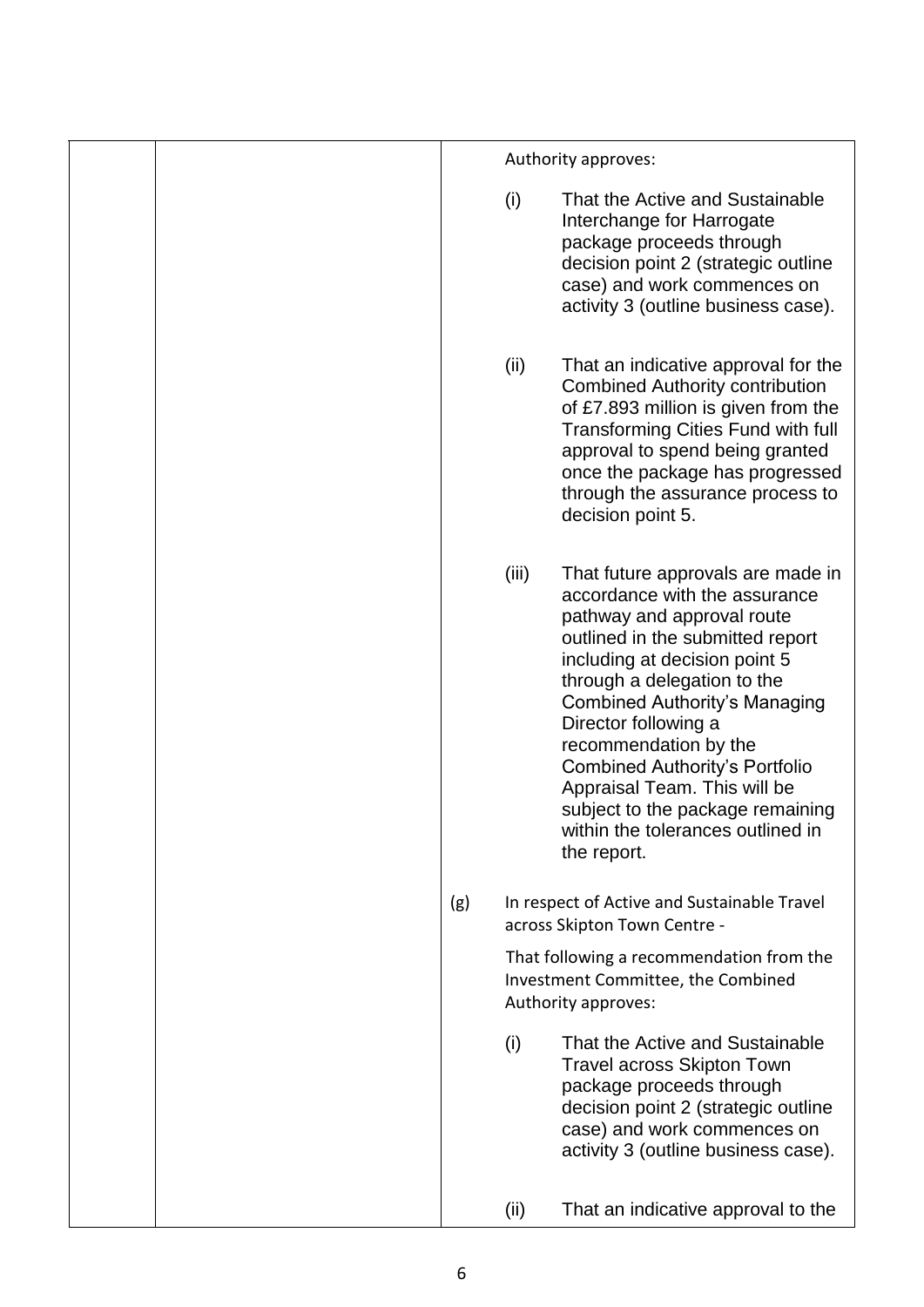| <b>Combined Authority contribution</b><br>of £5.803 million is given from the<br><b>Transforming Cities Fund with full</b><br>approval to spend being granted<br>once the package has progressed<br>through the assurance process to<br>decision point 5.                                                                                                                                                                                                               |
|-------------------------------------------------------------------------------------------------------------------------------------------------------------------------------------------------------------------------------------------------------------------------------------------------------------------------------------------------------------------------------------------------------------------------------------------------------------------------|
| (iii)<br>That future approvals are made in<br>accordance with the assurance<br>pathway and approval route<br>outlined in the submitted report<br>including at decision point 5<br>through a delegation to the<br><b>Combined Authority's Managing</b><br>Director following a<br>recommendation by the<br><b>Combined Authority's Portfolio</b><br>Appraisal Team. This will be<br>subject to the package remaining<br>within the tolerances outlined in<br>the report. |
| (h)<br>In respect of Active and Sustainable Travel<br>to Selby Gateway -                                                                                                                                                                                                                                                                                                                                                                                                |
| That following a recommendation from the<br>Investment Committee, the Combined<br>Authority approves:                                                                                                                                                                                                                                                                                                                                                                   |
| That the Active and Sustainable<br>(i)<br>Travel to Selby Gateway package<br>proceeds through decision point 2<br>(strategic outline case) and work<br>commences on activity 3 (outline<br>business case).                                                                                                                                                                                                                                                              |
| (ii)<br>That an indicative approval to the<br><b>Combined Authority contribution</b><br>of £17.465 million is given from<br>the Transforming Cities Fund with<br>full approval to spend being<br>granted once the package has<br>progressed through the assurance<br>process to decision point 5.                                                                                                                                                                       |
| (iii)<br>That future approvals are made in<br>accordance with the assurance                                                                                                                                                                                                                                                                                                                                                                                             |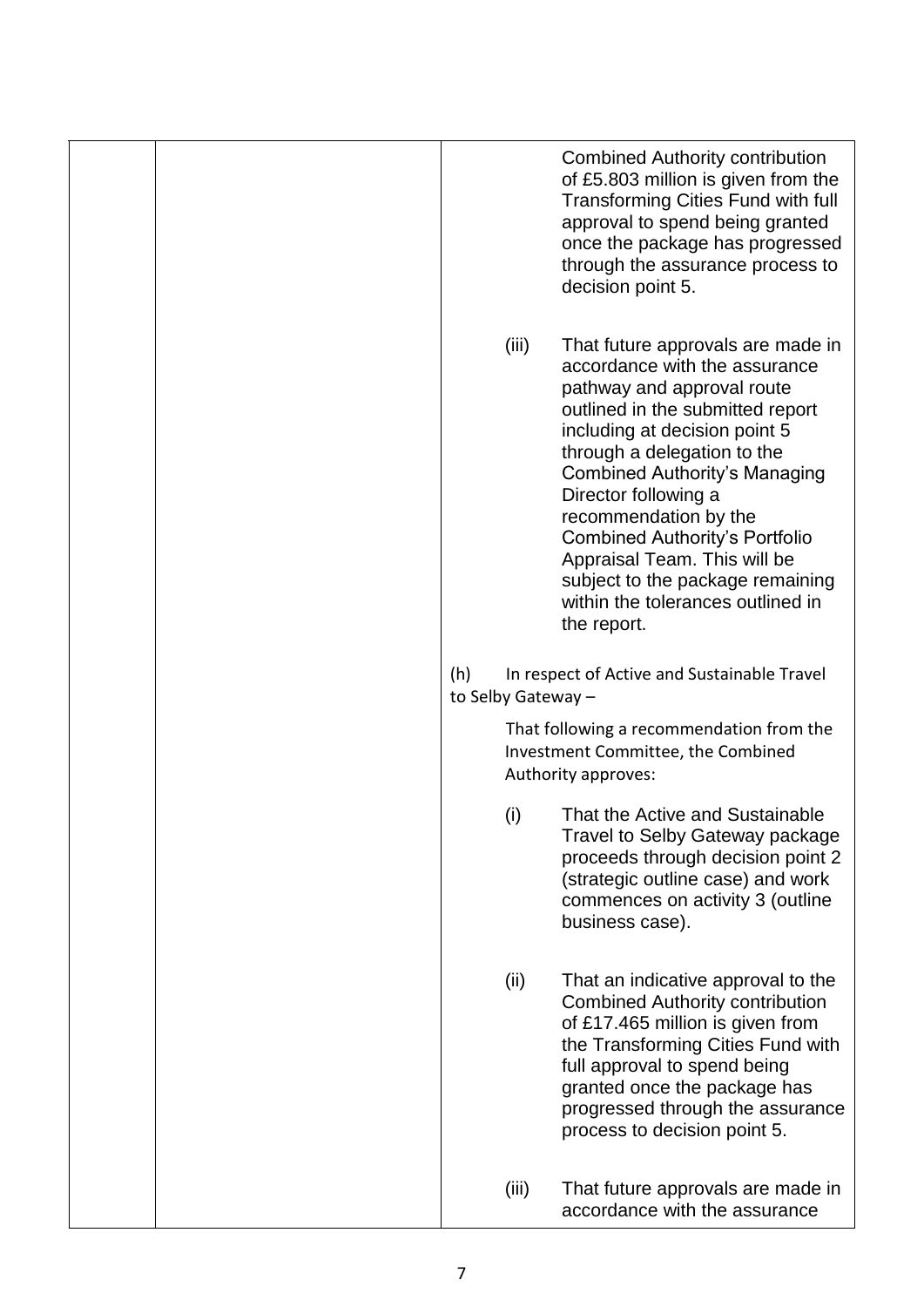|     | pathway and approval route<br>outlined in the submitted report<br>including at decision point 5<br>through a delegation to the<br><b>Combined Authority's Managing</b><br>Director following a<br>recommendation by the<br><b>Combined Authority's Portfolio</b><br>Appraisal Team. This will be<br>subject to the package remaining<br>within the tolerances outlined in<br>the report.                                                                |
|-----|---------------------------------------------------------------------------------------------------------------------------------------------------------------------------------------------------------------------------------------------------------------------------------------------------------------------------------------------------------------------------------------------------------------------------------------------------------|
| (i) | In respect of 'Connecting Leeds' towards<br>Castleford and the Five Towns (A639) -                                                                                                                                                                                                                                                                                                                                                                      |
|     | That following a recommendation from the<br>Investment Committee, the Combined<br>Authority approves:                                                                                                                                                                                                                                                                                                                                                   |
|     | (i)<br>That the TCF 'Connecting Leeds'<br>towards Castleford and the Five<br>Towns (A639) proceeds through<br>decision point 2 (strategic outline<br>case) and work commences on<br>activity 3 (outline business case).                                                                                                                                                                                                                                 |
|     | (ii)<br>That an indicative approval to the<br>total package value of £10.9<br>million is given from the<br>Transforming Cities Fund with full<br>approval to spend being granted<br>once individual schemes have<br>progressed through the assurance<br>process to decision point 5.                                                                                                                                                                    |
|     | (iii)<br>That future approvals are made in<br>accordance with the assurance<br>pathway and approval route<br>outlined in the submitted report<br>including at decision point 5<br>through a delegation to the<br><b>Combined Authority's Managing</b><br>Director following a<br>recommendation by the<br><b>Combined Authority's Portfolio</b><br>Appraisal Team. This will be<br>subject to the scheme remaining<br>within the tolerances outlined in |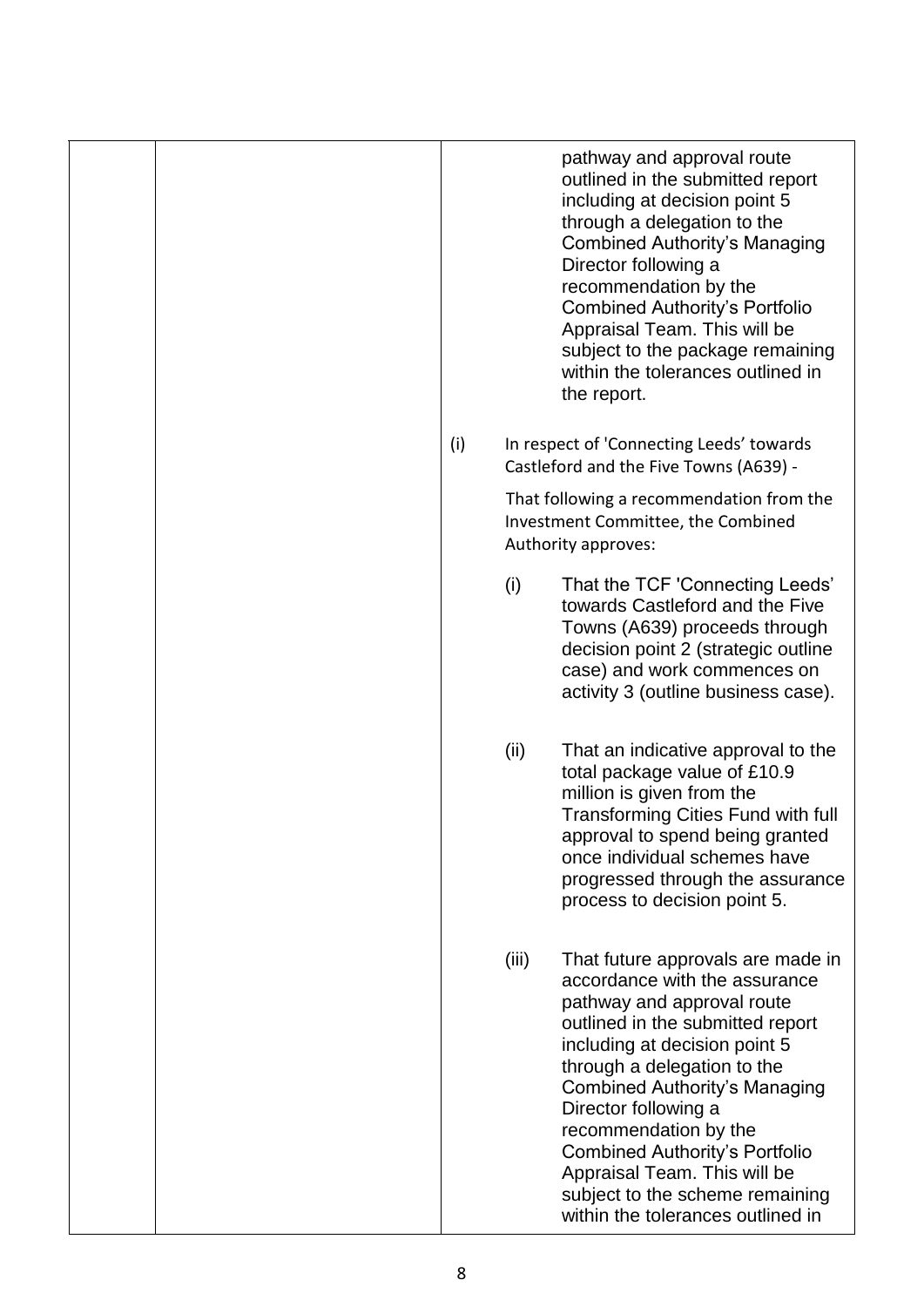|     | the report.                                                                                                                                                                                                                                                                                                                                                                                                                                                                                                                  |
|-----|------------------------------------------------------------------------------------------------------------------------------------------------------------------------------------------------------------------------------------------------------------------------------------------------------------------------------------------------------------------------------------------------------------------------------------------------------------------------------------------------------------------------------|
| (j) | In respect of East Leeds Demands<br>Responsive Transport-<br>That following a recommendation from the<br>Investment Committee, the Combined<br>Authority approves:                                                                                                                                                                                                                                                                                                                                                           |
|     | (i)<br>That the East Leeds Demand<br><b>Responsive Transport scheme</b><br>proceeds through decision point 3<br>and work commences on activity 5<br>(full business case with finalised<br>costs).                                                                                                                                                                                                                                                                                                                            |
|     | (ii)<br>That an indicative approval to the total<br>project value of £2.234 million, is<br>given with the Combined Authority's<br>funding contribution of £1.466<br>million (Leeds Public Transport<br>Investment Programme (LPTIP) -<br>£763,000, Local Transport Plan -<br><b>Integrated Transport Block</b><br>Programme - £703,000) with full<br>approval to spend being granted<br>once the scheme has progressed<br>through the assurance process to<br>decision point 5 (full business case<br>with finalised costs). |
|     | (iii)<br>That future approvals are made in<br>accordance with the assurance<br>pathway and approval route outlined<br>in the submitted report including at<br>decision point 5 through a delegation<br>to the Combined Authority's<br>Managing Director following a<br>recommendation by the Combined<br>Authority's Programme Appraisal<br>Team. This will be subject to the<br>scheme remaining within the<br>tolerances outlined in the report.                                                                           |
| (k) | In respect of City Connect: Cross Church                                                                                                                                                                                                                                                                                                                                                                                                                                                                                     |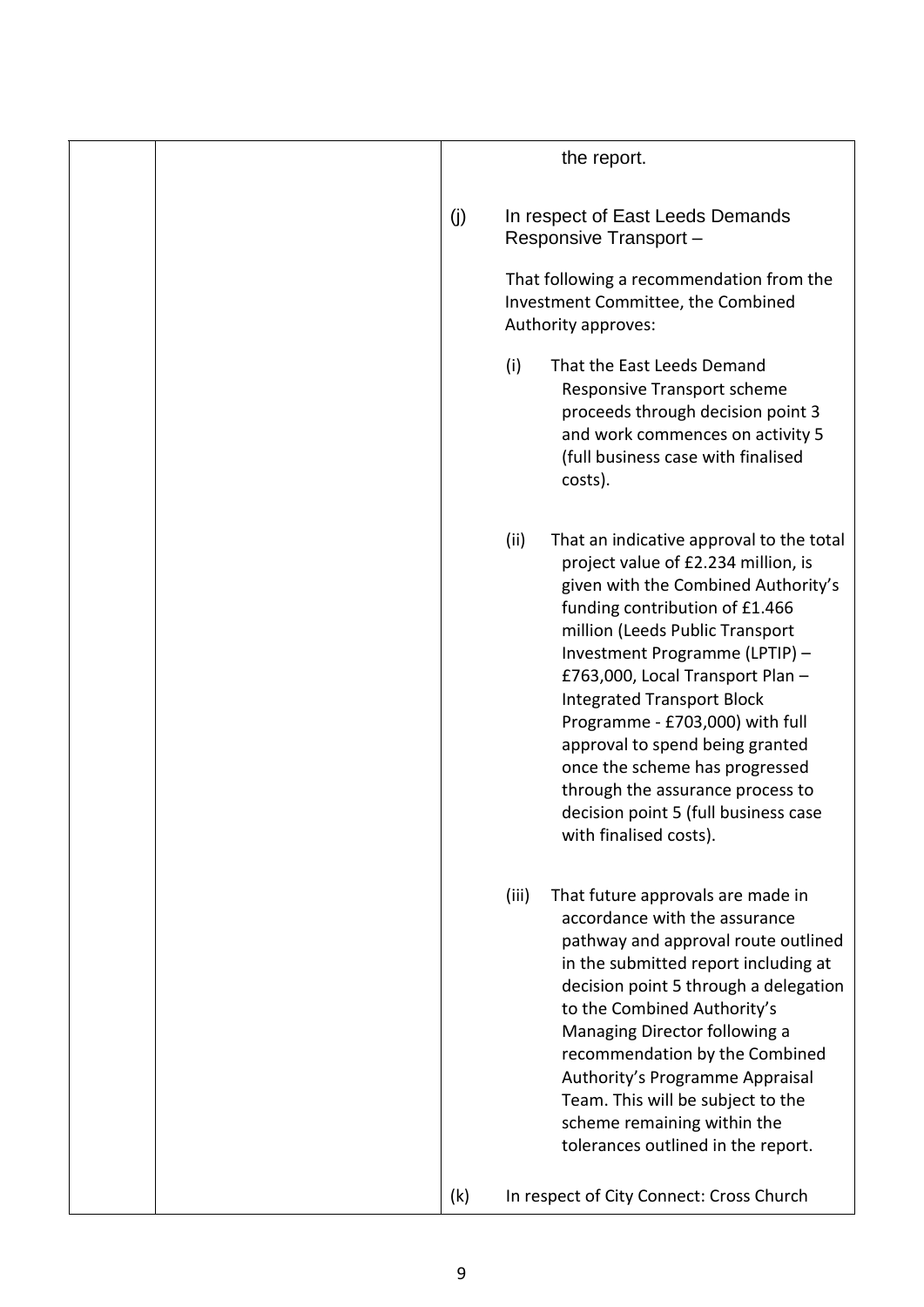|  | Street - |       |                                                                                                                                                                                                                                                                                                                                                                                                                                |
|--|----------|-------|--------------------------------------------------------------------------------------------------------------------------------------------------------------------------------------------------------------------------------------------------------------------------------------------------------------------------------------------------------------------------------------------------------------------------------|
|  |          |       | That following a recommendation from the<br>Investment Committee, the Combined<br>Authority approves:                                                                                                                                                                                                                                                                                                                          |
|  |          | (i)   | That the City Connect Cross<br>Church scheme proceeds through<br>decision point 3 (outline business<br>case) and work commences on<br>activity 5 (full business case plus<br>costs).                                                                                                                                                                                                                                           |
|  |          | (ii)  | That an indicative approval to the<br><b>Combined Authority's contribution</b><br>of £1.291 million (which will be<br>funded through the West<br>Yorkshire plus Transport Fund) is<br>given, with full approval to spend<br>being granted once the scheme<br>has progressed through the<br>assurance process to decision<br>point 5 (full business case with<br>finalised costs). The total project<br>value is £2.09 million. |
|  |          | (iii) | That additional development costs<br>of £115,000 are approved in order<br>to progress the scheme to<br>decision point 5 (full business<br>case with finalised costs), taking<br>the total project approval to<br>£180,000.                                                                                                                                                                                                     |
|  |          | (iv)  | That the Combined Authority<br>enters into a funding agreement<br>with Kirklees Council for<br>expenditure of up to £180,000<br>from the West Yorkshire plus<br>Transport Fund.                                                                                                                                                                                                                                                |
|  |          | (v)   | That future approvals are made in<br>accordance with the assurance<br>pathway and approval route<br>outlined in the submitted report<br>including at decision point 5                                                                                                                                                                                                                                                          |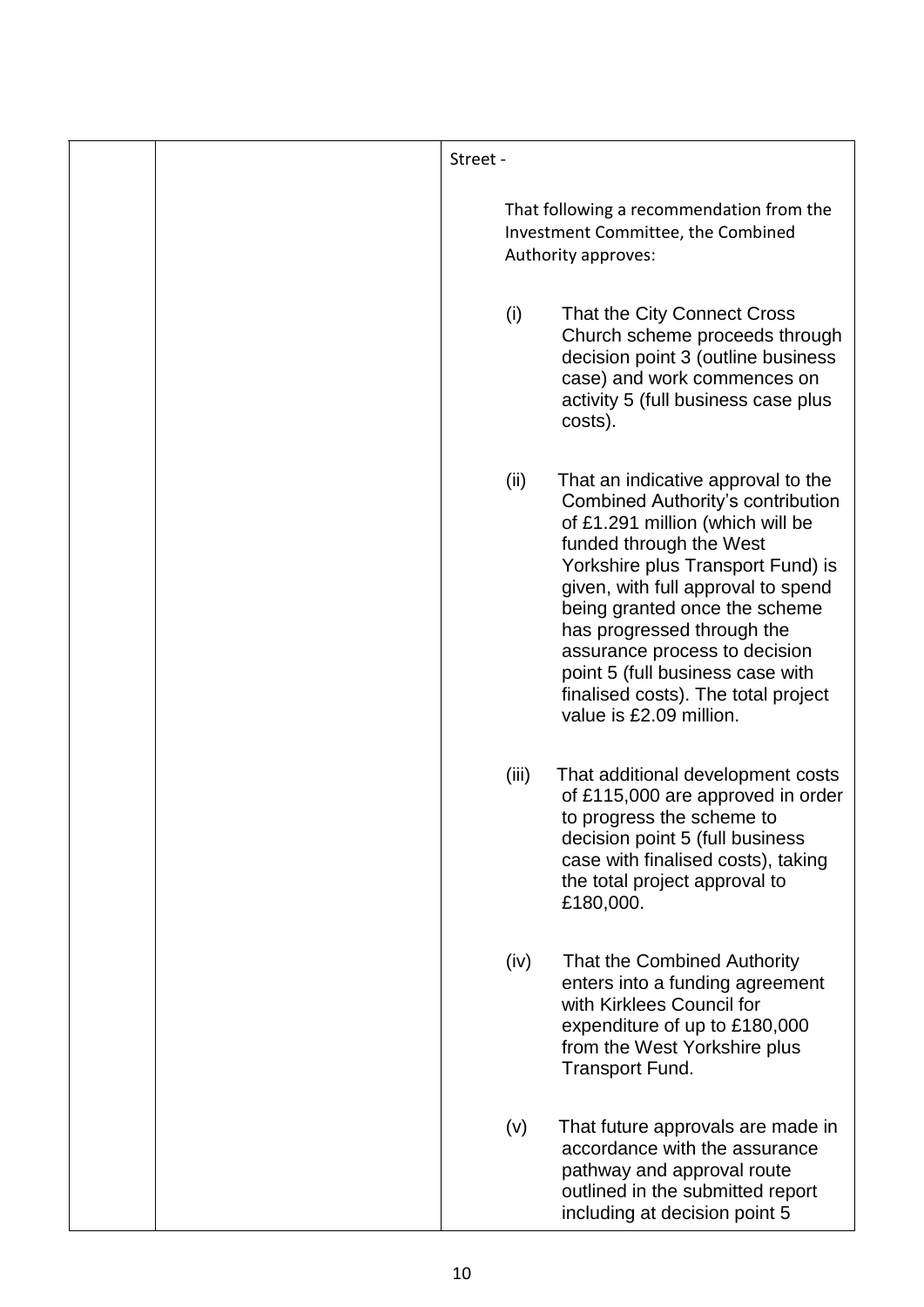|  |     | through a delegation to the<br><b>Combined Authority's Managing</b><br>Director following a<br>recommendation by the<br><b>Combined Authority's Programme</b><br>Appraisal Team. This will be<br>subject to the scheme remaining<br>within the tolerances outlined in<br>the report.                                                                                                                                                                      |
|--|-----|-----------------------------------------------------------------------------------------------------------------------------------------------------------------------------------------------------------------------------------------------------------------------------------------------------------------------------------------------------------------------------------------------------------------------------------------------------------|
|  | (1) | In respect of Halifax Station Gateway -                                                                                                                                                                                                                                                                                                                                                                                                                   |
|  |     | That following a recommendation from the<br>Investment Committee, the Combined<br>Authority approves:                                                                                                                                                                                                                                                                                                                                                     |
|  |     | That the Halifax Station Gateway<br>(i)<br>project proceeds through decision<br>point 3 and work commences on<br>activity 4 (Full Business Case).                                                                                                                                                                                                                                                                                                         |
|  |     | That an indicative approval to the<br>(ii)<br><b>Combined Authority's contribution</b><br>of £27.10 million (which will be<br>funded through £10.60 million<br>from the WY+TF fund and £16.50<br>million from the TCF fund) is given<br>with full approval to spend being<br>granted once the scheme has<br>progressed through the assurance<br>process to decision point 5 (FBC<br>with finalised costs). The total<br>project value is £33.621 million. |
|  |     | (iii)<br>That additional development costs<br>of £4.031 million are approved in<br>order to progress the scheme to<br>decision point 4 (FBC), taking the<br>total project approval to £5.536<br>million.                                                                                                                                                                                                                                                  |
|  |     | (iv)<br>That the Combined Authority<br>enters into a funding agreement<br>with Calderdale MBC for<br>expenditure of up to £810,000<br>from the WY+TF fund and £3.221<br>million from the TCF fund. This is                                                                                                                                                                                                                                                |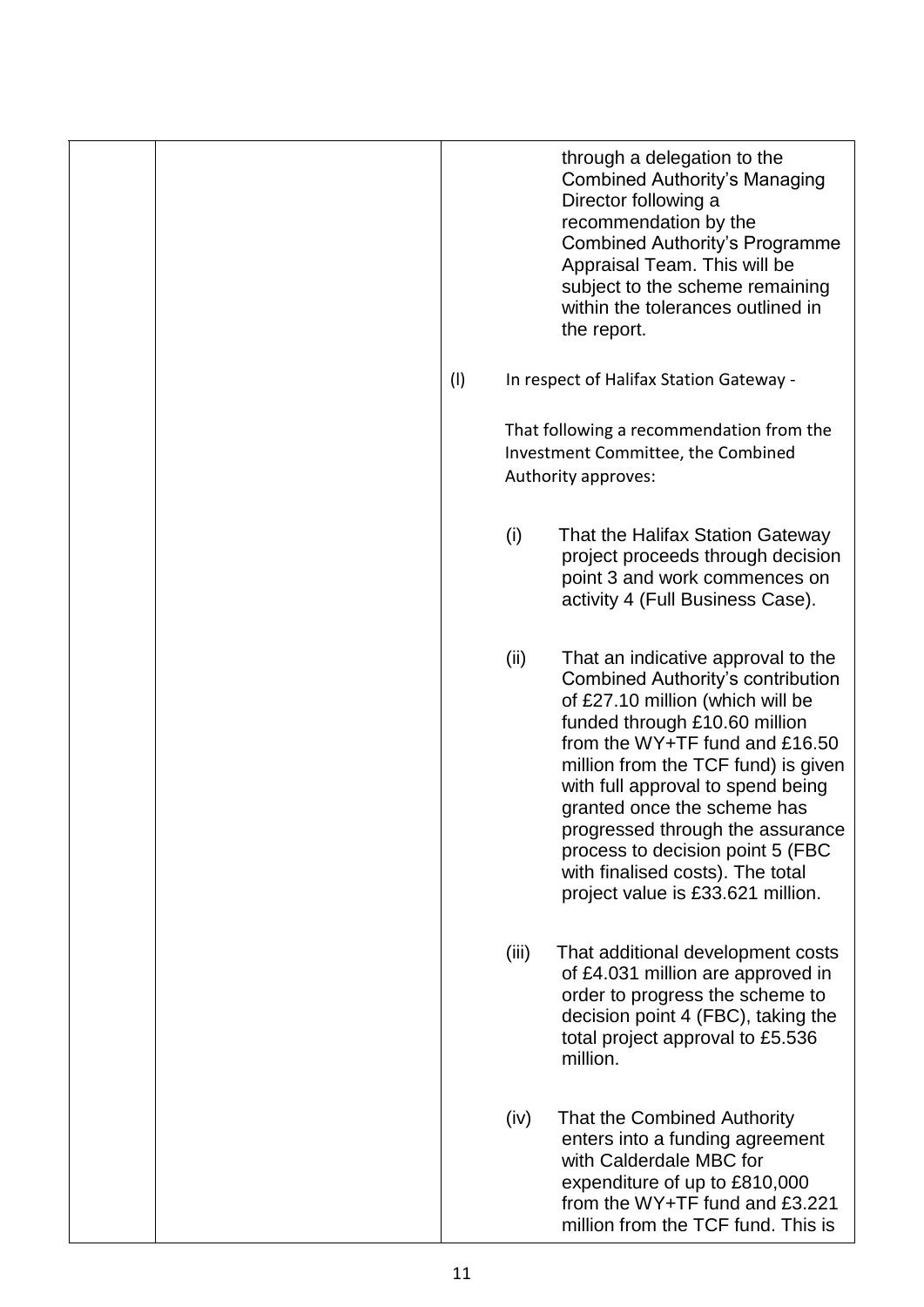|  |                          |       | in addition to the existing funding<br>agreement for expenditure of<br>£1.505 million from the WY+TF<br>fund.                                                                                                                                                                                                                        |
|--|--------------------------|-------|--------------------------------------------------------------------------------------------------------------------------------------------------------------------------------------------------------------------------------------------------------------------------------------------------------------------------------------|
|  |                          | (v)   | That future approvals are made in<br>accordance with the assurance<br>pathway and approval route<br>outlined in the submitted report.<br>These will be subject to the<br>scheme remaining within the<br>tolerances outlined in the report.                                                                                           |
|  | (m)<br>Armley Gyratory - |       | In respect of Leeds City Centre Package:                                                                                                                                                                                                                                                                                             |
|  |                          |       | That following a recommendation from the<br>Investment Committee, the Combined<br>Authority approves:                                                                                                                                                                                                                                |
|  |                          | (i)   | That the Armley Gyratory scheme<br>proceeds through decision point 3<br>and work commences on activity<br>4 (FBC).                                                                                                                                                                                                                   |
|  |                          | (ii)  | That the scope of the Leeds City<br>Centre Package is extended to<br>include works required to the A64<br>Regent Street Bridge and the<br>detail and future approvals<br>delegated to the Combined<br><b>Authority's Managing Director</b><br>following a recommendation by<br>the Combined Authority's<br>Programme Appraisal Team. |
|  |                          | (iii) | That an indicative approval to the<br>total project value of £40.5 million<br>is given from the WY+TF fund<br>with full approval to spend being<br>granted once the scheme has<br>progressed through the<br>assurance process to decision<br>point 5 (FBC with finalised costs).                                                     |
|  |                          | (iv)  | That development costs of £5.08<br>million are approved in order to                                                                                                                                                                                                                                                                  |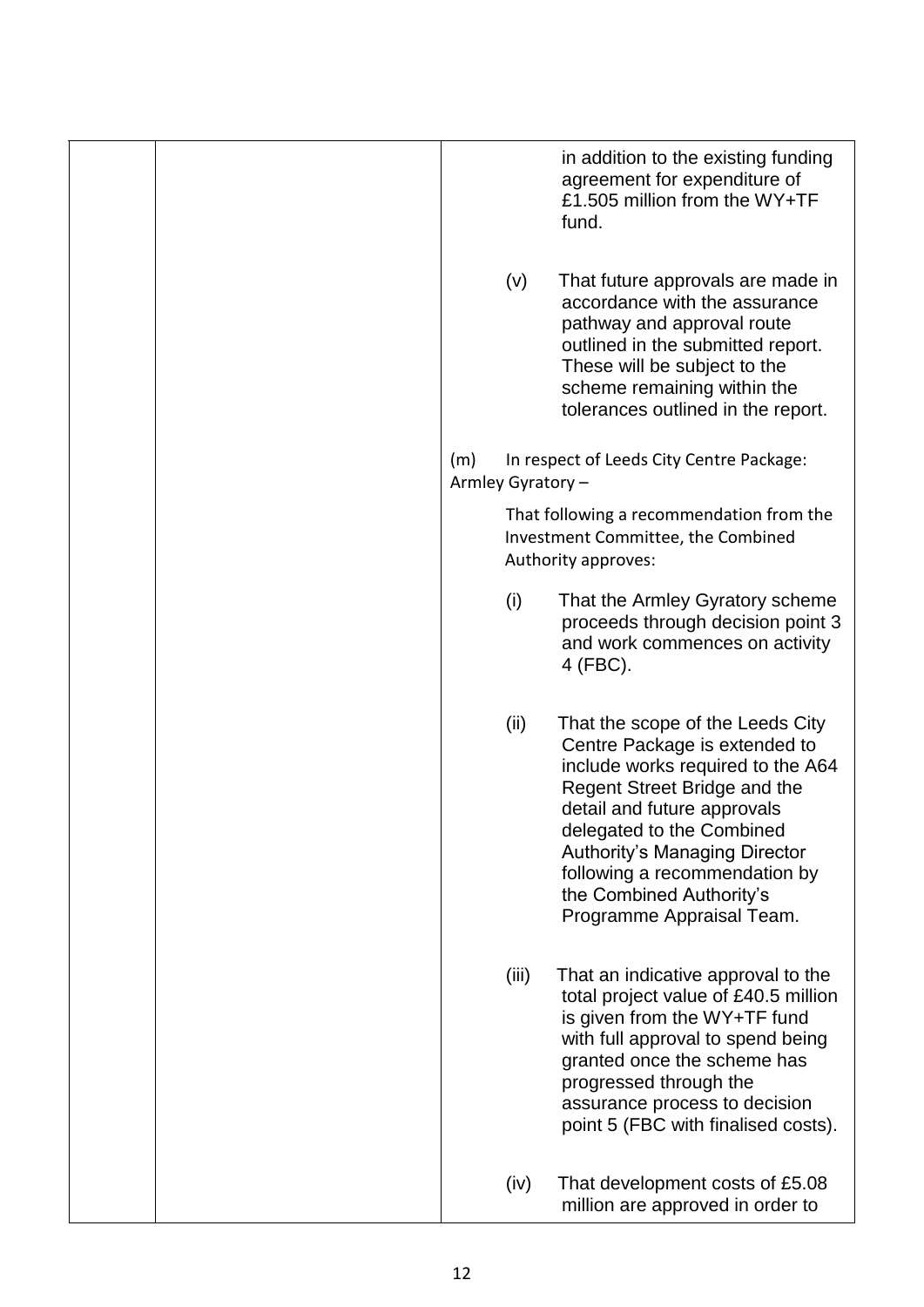|  |                   |      | progress the scheme to decision<br>point 5 (FBC with finalised costs),<br>taking the total project approval to<br>£5.08 million.                                                                                                                                                                                                                                                                                                                                    |
|--|-------------------|------|---------------------------------------------------------------------------------------------------------------------------------------------------------------------------------------------------------------------------------------------------------------------------------------------------------------------------------------------------------------------------------------------------------------------------------------------------------------------|
|  |                   | (v)  | That the Combined Authority<br>enters into a funding agreement<br>with Leeds City Council for<br>expenditure of up to £5.08 million<br>from the WY+TF fund.                                                                                                                                                                                                                                                                                                         |
|  |                   | (vi) | That future approvals are made in<br>accordance with the assurance<br>pathway and approval route<br>outlined in the submitted report<br>including at decision point 4 and 5<br>through a delegation to the<br><b>Combined Authority's Managing</b><br>Director following a<br>recommendation by the<br><b>Combined Authority's Programme</b><br>Appraisal Team. This will be<br>subject to the scheme remaining<br>within the tolerances outlined in<br>the report. |
|  | (n)<br>Centre $-$ |      | In respect of CIP Phase 1 Holmfirth Town                                                                                                                                                                                                                                                                                                                                                                                                                            |
|  |                   |      | That following a recommendation from the<br>Investment Committee, the Combined<br>Authority approves:                                                                                                                                                                                                                                                                                                                                                               |
|  |                   | (i)  | That the Holmfirth Town Centre<br>project proceeds through decision<br>point 3 and work commences on<br>activity 4 (FBC).                                                                                                                                                                                                                                                                                                                                           |
|  |                   | (ii) | That an indicative approval to the<br>total project value of £3.97 million<br>is given from the WY+TF fund<br>with full approval to spend being<br>granted once the scheme has<br>progressed through the assurance<br>process to decision point 5 (FBC<br>with finalised costs).                                                                                                                                                                                    |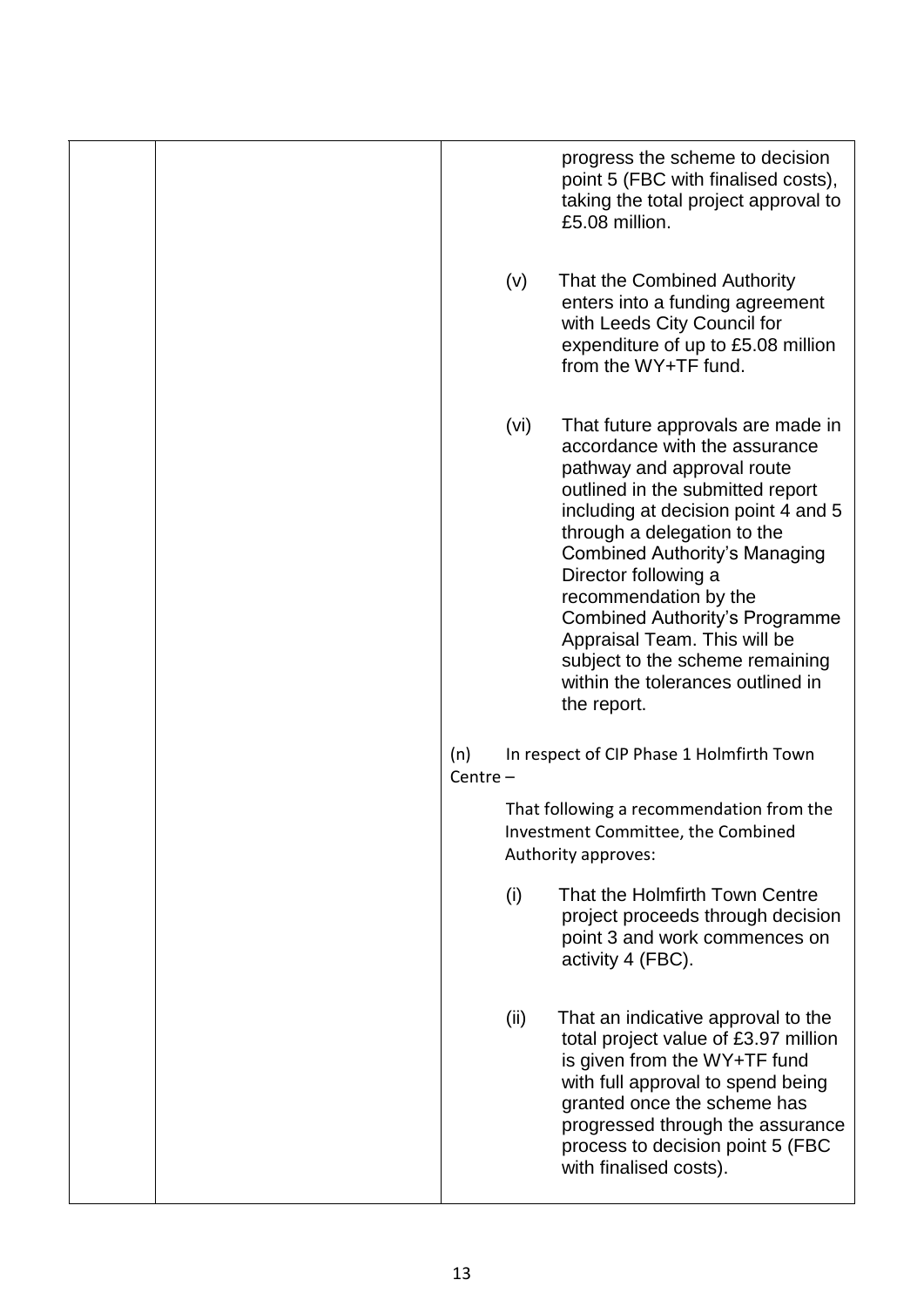|  |     | (iii) | That additional development costs<br>of £640,000 are approved in order                                                                                                                                                                                                                                                                                                                                                                                              |
|--|-----|-------|---------------------------------------------------------------------------------------------------------------------------------------------------------------------------------------------------------------------------------------------------------------------------------------------------------------------------------------------------------------------------------------------------------------------------------------------------------------------|
|  |     |       | to progress the scheme to<br>decision point 4 (FBC), taking the<br>total project approval to £890,000.                                                                                                                                                                                                                                                                                                                                                              |
|  |     | (iv)  | That the Combined Authority<br>enters into an addendum to the<br>existing funding agreement with<br>Kirklees Council for expenditure of<br>up to £890,000 from the WY+TF<br>fund.                                                                                                                                                                                                                                                                                   |
|  |     | (v)   | That future approvals are made in<br>accordance with the assurance<br>pathway and approval route<br>outlined in the submitted report<br>including at decision point 4 and 5<br>through a delegation to the<br><b>Combined Authority's Managing</b><br>Director following a<br>recommendation by the<br><b>Combined Authority's Programme</b><br>Appraisal Team. This will be<br>subject to the scheme remaining<br>within the tolerances outlined in<br>the report. |
|  | (o) |       | In respect of City Connect Phase 3:<br>Castleford Greenway Phase 4 -                                                                                                                                                                                                                                                                                                                                                                                                |
|  |     |       | That following a recommendation from the<br>Investment Committee, the Combined<br>Authority approves:                                                                                                                                                                                                                                                                                                                                                               |
|  |     | (i)   | That the City Connect Phase 3:<br>Castleford Greenway Phase 4<br>project proceeds through decision<br>point 4 and work commences on<br>activity 5 (full business case with<br>finalised costs).                                                                                                                                                                                                                                                                     |
|  |     | (ii)  | An indicative approval to the total<br>project value of £371,686 is given<br>from the West Yorkshire Plus<br>Transport Fund with full approval                                                                                                                                                                                                                                                                                                                      |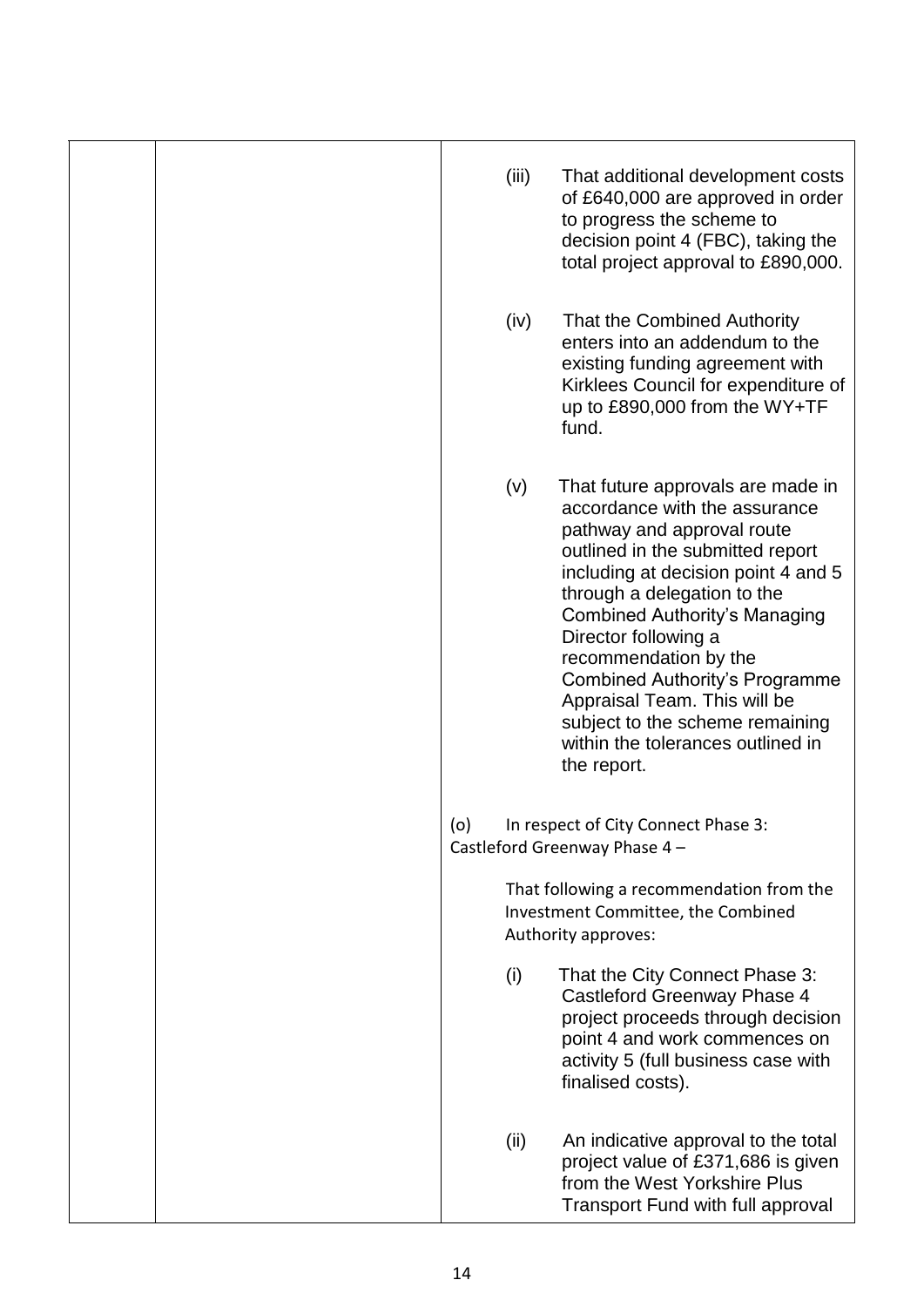|   |                                              |     | to spend being granted once the<br>scheme has progressed through<br>the assurance process to decision<br>point 5 (full business case with<br>finalised costs).                                                                                                                                                                                                                                                                                                         |
|---|----------------------------------------------|-----|------------------------------------------------------------------------------------------------------------------------------------------------------------------------------------------------------------------------------------------------------------------------------------------------------------------------------------------------------------------------------------------------------------------------------------------------------------------------|
|   |                                              |     | (iii)<br>That future approvals are made in<br>accordance with the assurance<br>pathway and approval route<br>outlined in the submitted report<br>including at decision point 5<br>through a delegation to the<br><b>Combined Authority's Managing</b><br>Director following a<br>recommendation by the<br><b>Combined Authority's Programme</b><br>Appraisal Team. This will be<br>subject to the scheme remaining<br>within the tolerances outlined in<br>the report. |
| 7 | <b>Transforming Cities Fund</b><br>Programme |     | Resolved: That following a recommendation from<br>the Investment Committee, the Combined<br>Authority approves:                                                                                                                                                                                                                                                                                                                                                        |
|   |                                              | (a) | That £11.851m of TCF funding is<br>approved to repay development costs<br>incurred by partners and enable further<br>development work on the projects within<br>the programme to enable progression to<br>their next Decision Points of the<br>Assurance Framework.                                                                                                                                                                                                    |
|   |                                              | (b) | That up to £3m TCF funding is approved,<br>to re-pay spend incurred to date on early<br>development work, previously approved<br>from the Transport Fund<br><b>Transformational Pot.</b>                                                                                                                                                                                                                                                                               |
|   |                                              | (c) | That the Combined Authority enters into<br>Funding Agreements with partners for<br>expenditure plus the spend incurred to<br>date on early development work,<br>previously approved from the Transport<br>Fund Transformational Pot from the<br><b>Transforming Cities Fund.</b>                                                                                                                                                                                       |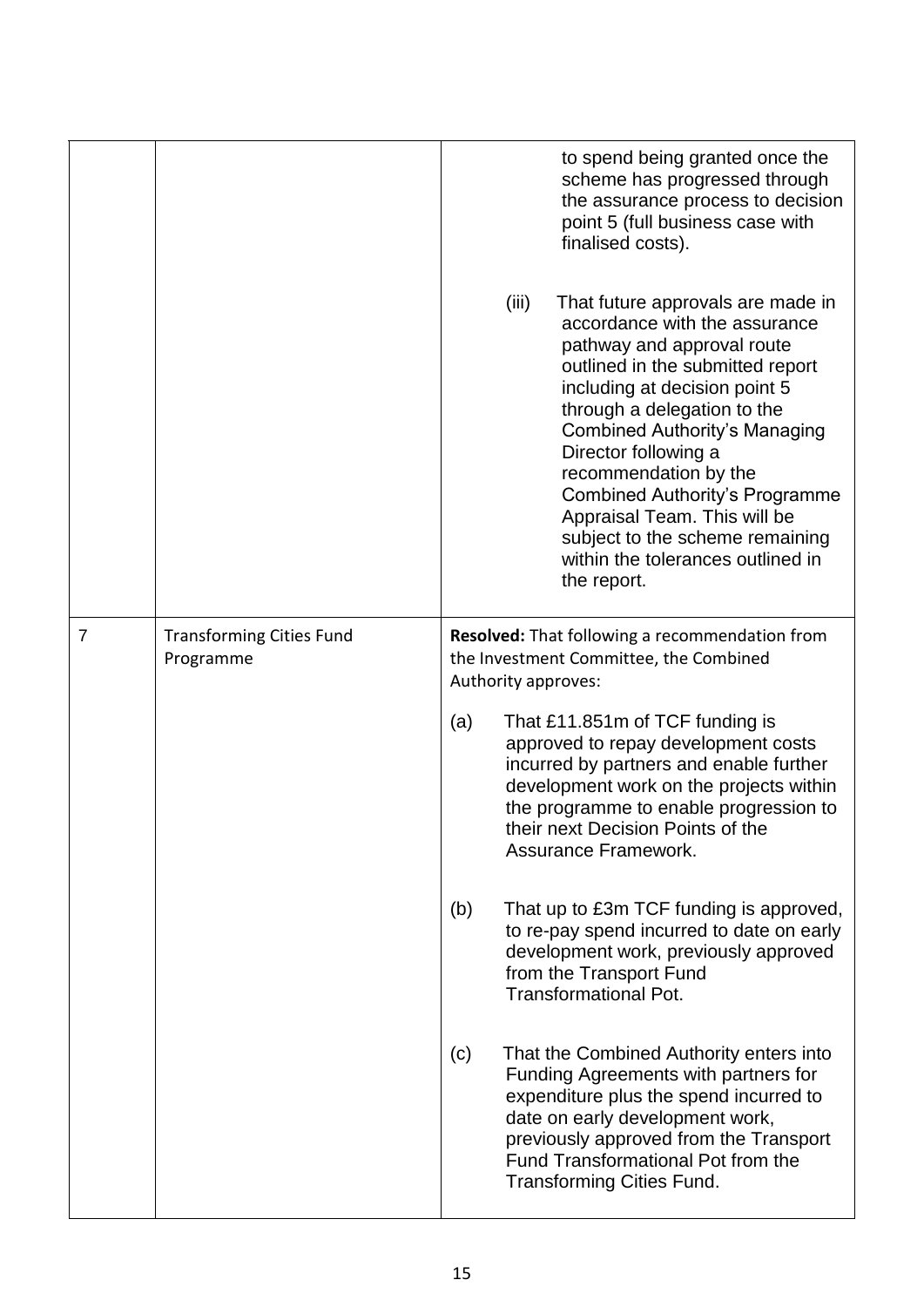|   |                                                                  | (d)<br>That the £4.930m TCF Programme<br>Management allocation is approved to<br>enable the Combined Authority to<br>effectively undertake Programme<br>Management functions for the lifetime of<br>the TCF funded programme.<br>That the £1.00m TCF Benefits Realisation<br>(e)<br>allocation is approved, to enable the<br>Combined Authority to provide monitoring<br>and evaluation of the overall programme in<br>line with DfT expectations                                                                                                                                                                                                                                                                                                                                                                                                                                                                                                                                                                                                                                                                                                              |
|---|------------------------------------------------------------------|----------------------------------------------------------------------------------------------------------------------------------------------------------------------------------------------------------------------------------------------------------------------------------------------------------------------------------------------------------------------------------------------------------------------------------------------------------------------------------------------------------------------------------------------------------------------------------------------------------------------------------------------------------------------------------------------------------------------------------------------------------------------------------------------------------------------------------------------------------------------------------------------------------------------------------------------------------------------------------------------------------------------------------------------------------------------------------------------------------------------------------------------------------------|
| 7 | Active & Sustainable Travel in<br>Leeds City Centre (Bishopgate) | Resolved: That following a recommendation from<br>the Investment Committee, the Combined<br>Authority approves:<br>That the Active & Sustainable Travel in Leeds<br>(a)<br>City Centre (Bishopgate) package of schemes<br>proceeds through decision point 2 (strategic<br>outline case) and work commences on<br>bringing individual schemes through at activity<br>3 (outline business case).<br>That an indicative approval to the total package<br>(b)<br>value of £39.5 million of which £39.5 million is<br>being funded from the Transforming Cities<br>Fund with full approval to spend being<br>granted once individual schemes have<br>progressed through the assurance process to<br>decision point 5.<br>That future approvals are made in accordance<br>(c)<br>with the assurance pathway and approval<br>route outlined in the submitted report<br>including at decision point 5 through a<br>delegation to the Combined Authority's<br>Managing Director following a<br>recommendation by the Combined Authority's<br>Portfolio Appraisal Team. This will be subject to<br>the scheme remaining within the tolerances<br>outlined in the report. |
| 7 | TF: A641 Bradford-Brighouse-<br>Huddersfield Corridor            | Resolved: That following a recommendation from<br>the Investment Committee, the Combined<br>Authority approves:                                                                                                                                                                                                                                                                                                                                                                                                                                                                                                                                                                                                                                                                                                                                                                                                                                                                                                                                                                                                                                                |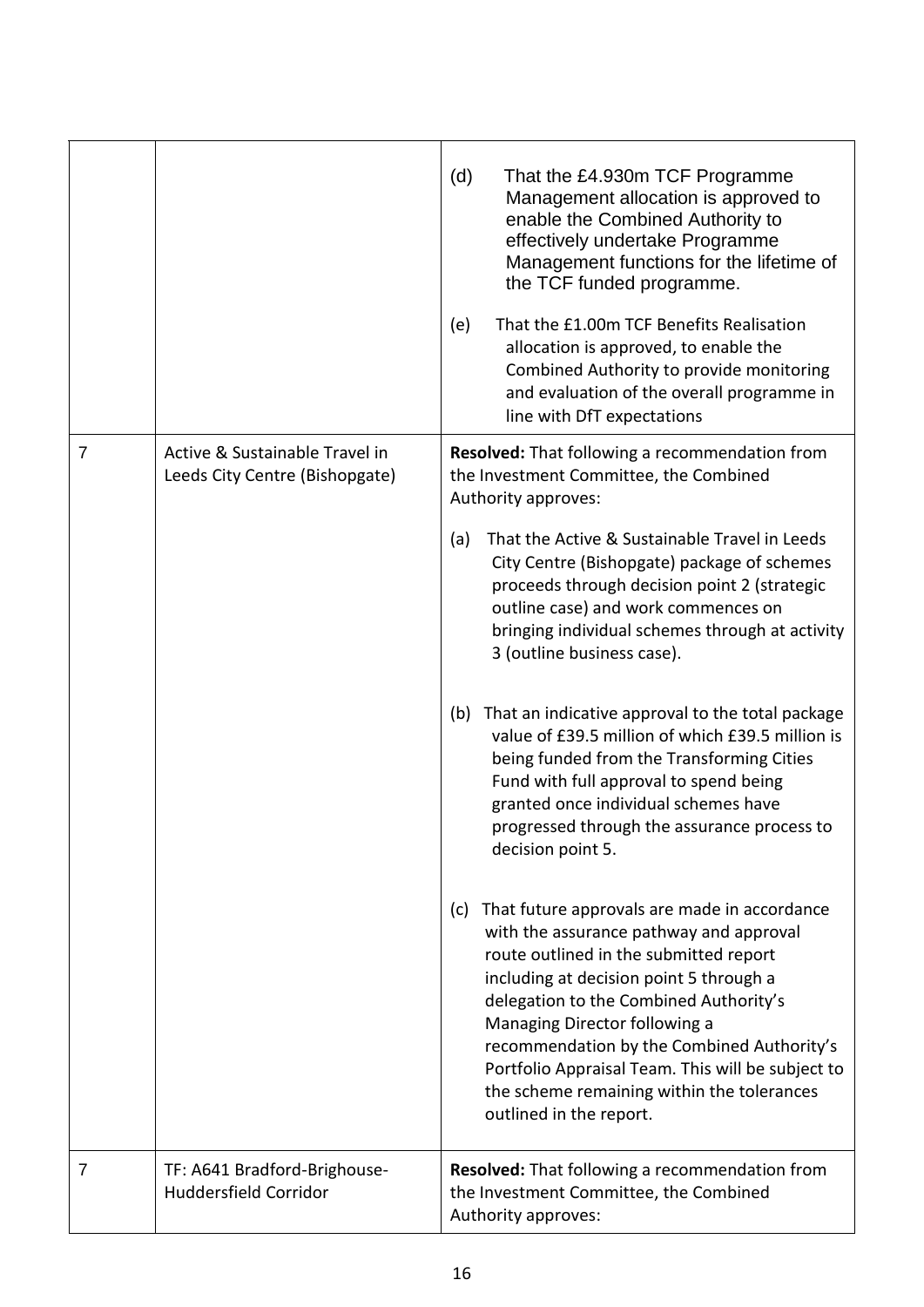|   |                                                                                | (a) | That the A641 Bradford Huddersfield<br>Corridor project proceeds through<br>decision point 2 and work commences<br>on activity 3 (outline business case).                                                                                                                                                                                                                                                                                                  |
|---|--------------------------------------------------------------------------------|-----|------------------------------------------------------------------------------------------------------------------------------------------------------------------------------------------------------------------------------------------------------------------------------------------------------------------------------------------------------------------------------------------------------------------------------------------------------------|
|   |                                                                                | (b) | That an indicative approval to the<br>Combined Authority's contribution of<br>£75.54 million to be funded through the<br>West Yorkshire plus Transport Fund is<br>given, with full approval to spend being<br>granted once the scheme has<br>progressed through the assurance<br>process to decision point 5 (full business<br>case with finalised costs). The total<br>project cost is estimated to be up to<br>£95.1 million.                            |
|   |                                                                                | (c) | That additional development costs of<br>£1.335 million are approved in order to<br>progress the scheme to decision point 3<br>(outline business case), taking the total<br>project approval to £2.129 million.                                                                                                                                                                                                                                             |
|   |                                                                                | (d) | That the Combined Authority enter into<br>an addendum to the existing Funding<br>Agreement with Calderdale Council for<br>expenditure of up to £2.129 million from<br>the West Yorkshire plus Transport Fund.                                                                                                                                                                                                                                              |
|   |                                                                                | (e) | That future approvals are made in<br>accordance with the assurance pathway<br>and approval route outlined in the<br>submitted report including at decision<br>point 4 and 5 through a delegation to the<br><b>Combined Authority's Managing Director</b><br>following a recommendation by the<br><b>Combined Authority's Programme</b><br>Appraisal Team. This will be subject to<br>the scheme remaining within the<br>tolerances outlined in the report. |
| 7 | TCF: Connecting Leeds from South<br>Leeds and through Wakefield (A61<br>South) |     | <b>Resolved:</b> That following a recommendation from<br>the Investment Committee, the Combined<br>Authority approves:                                                                                                                                                                                                                                                                                                                                     |
|   |                                                                                | (a) | That the 'Connecting Leeds' from South                                                                                                                                                                                                                                                                                                                                                                                                                     |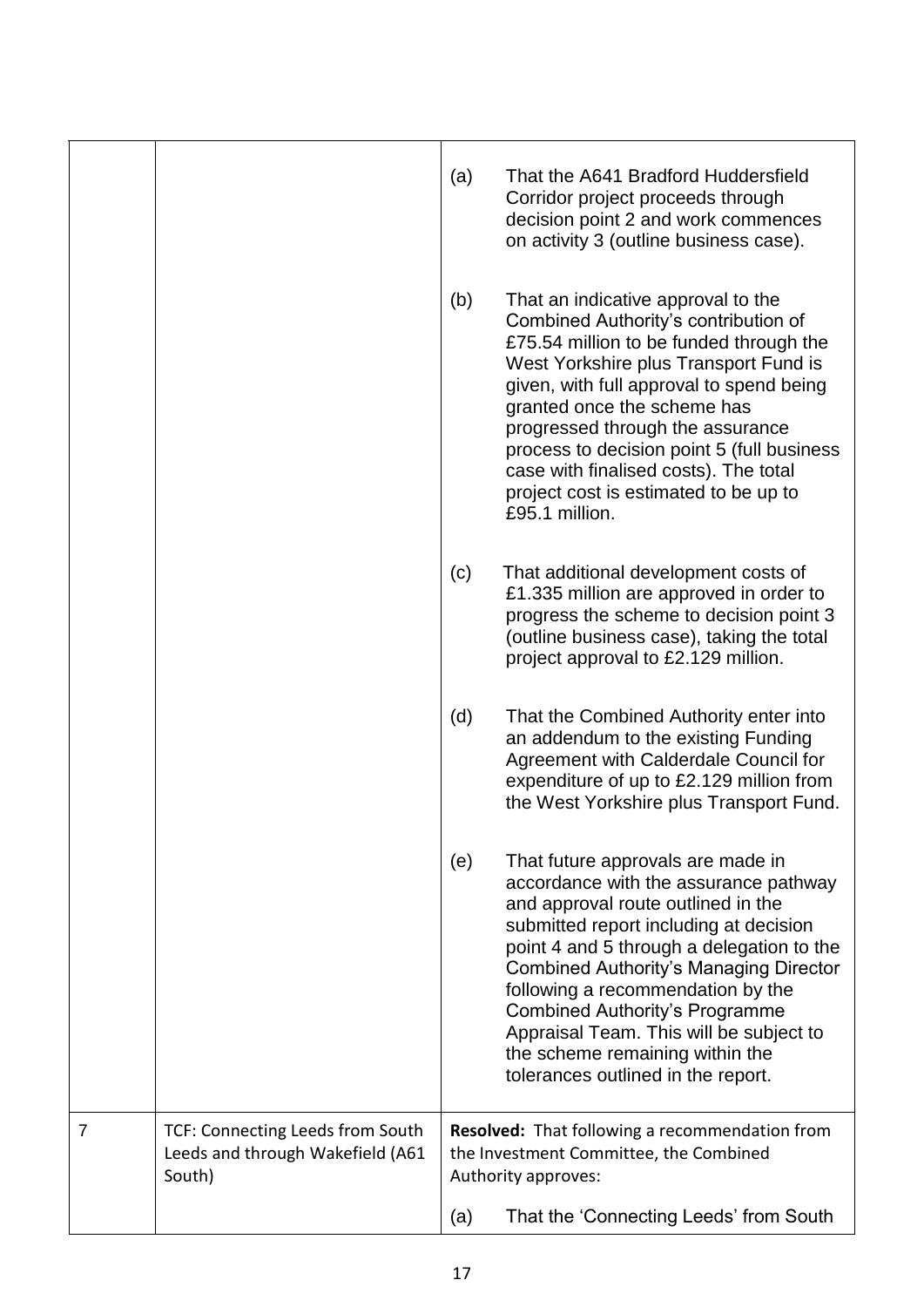|                |                                                        | (b) | Leeds and through Wakefield (A61<br>South) proceeds through decision point 2<br>(strategic outline case) and work<br>commences on activity 3 (outline<br>business case).<br>That an indicative approval to the total<br>package value of £7 million is given from<br>the Transforming Cities Fund with full<br>approval to spend being granted once<br>individual schemes have progressed<br>through the assurance process to<br>decision point 5.      |
|----------------|--------------------------------------------------------|-----|---------------------------------------------------------------------------------------------------------------------------------------------------------------------------------------------------------------------------------------------------------------------------------------------------------------------------------------------------------------------------------------------------------------------------------------------------------|
|                |                                                        | (c) | That future approvals are made in<br>accordance with the assurance pathway<br>and approval route outlined in the<br>submitted report including at decision<br>point 5 through a delegation to the<br><b>Combined Authority's Managing Director</b><br>following a recommendation by the<br>Combined Authority's Portfolio Appraisal<br>Team. This will be subject to the scheme<br>remaining within the tolerances outlined<br>in the submitted report. |
| $\overline{7}$ | TCF: Active & Sustainable<br>Interchange for Harrogate |     | Resolved: That following a recommendation from<br>the Investment Committee, the Combined<br>Authority approves:                                                                                                                                                                                                                                                                                                                                         |
|                |                                                        | (a) | That the Active and Sustainable<br>Interchange for Harrogate package<br>proceeds through decision point 2<br>(strategic outline case) and work<br>commences on activity 3 (outline<br>business case).                                                                                                                                                                                                                                                   |
|                |                                                        | (b) | That an indicative approval for the<br><b>Combined Authority contribution of</b><br>£7.893 million is given from the<br><b>Transforming Cities Fund with full</b><br>approval to spend being granted once<br>the package has progressed through the<br>assurance process to decision point 5.                                                                                                                                                           |
|                |                                                        | (c) | That future approvals are made in<br>accordance with the assurance pathway                                                                                                                                                                                                                                                                                                                                                                              |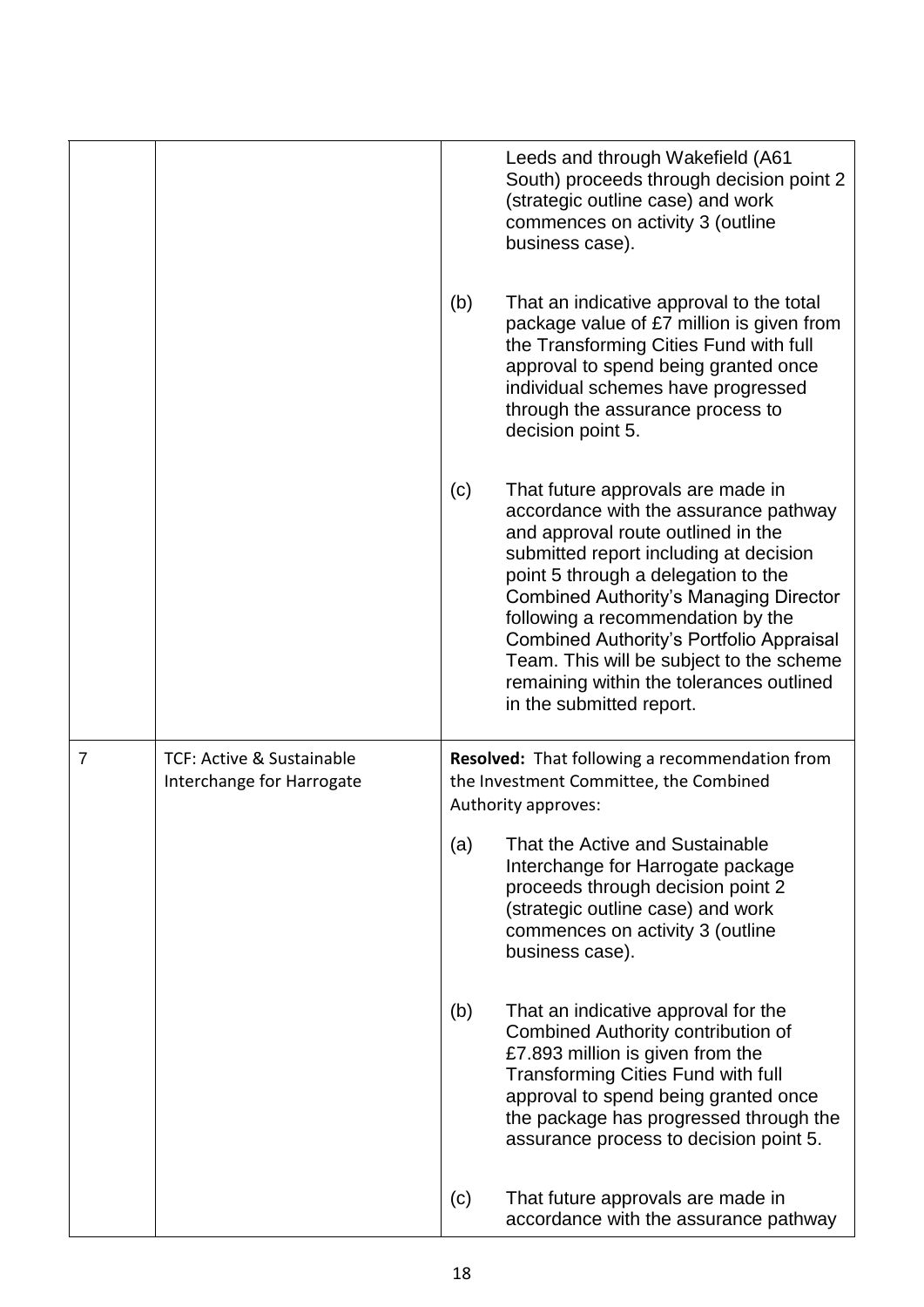|   |                                                                       | and approval route outlined in the<br>submitted report including at decision<br>point 5 through a delegation to the<br><b>Combined Authority's Managing Director</b><br>following a recommendation by the<br>Combined Authority's Portfolio Appraisal<br>Team. This will be subject to the<br>package remaining within the tolerances<br>outlined in the report.                                                                                      |
|---|-----------------------------------------------------------------------|-------------------------------------------------------------------------------------------------------------------------------------------------------------------------------------------------------------------------------------------------------------------------------------------------------------------------------------------------------------------------------------------------------------------------------------------------------|
| 7 | TCF: Active & Sustainable Travel<br><b>Across Skipton Town Centre</b> | <b>Resolved:</b> That following a recommendation from<br>the Investment Committee, the Combined<br>Authority approves:<br>That the Active and Sustainable Travel<br>(a)<br>across Skipton Town package proceeds<br>through decision point 2 (strategic outline<br>case) and work commences on activity 3                                                                                                                                              |
|   |                                                                       | (outline business case).<br>(b)<br>That an indicative approval to the<br>Combined Authority contribution of<br>£5.803 million is given from the<br><b>Transforming Cities Fund with full</b><br>approval to spend being granted once<br>the package has progressed through the<br>assurance process to decision point 5.                                                                                                                              |
|   |                                                                       | (c)<br>That future approvals are made in<br>accordance with the assurance pathway<br>and approval route outlined in the<br>submitted report including at decision<br>point 5 through a delegation to the<br><b>Combined Authority's Managing Director</b><br>following a recommendation by the<br>Combined Authority's Portfolio Appraisal<br>Team. This will be subject to the package<br>remaining within the tolerances outlined<br>in the report. |
| 7 | TCF: Active & Sustainable Travel to<br>Selby Gateway                  | <b>Resolved:</b> That following a recommendation from<br>the Investment Committee, the Combined<br>Authority approves:                                                                                                                                                                                                                                                                                                                                |
|   |                                                                       | That the Active and Sustainable Travel<br>(a)<br>to Selby Gateway package proceeds<br>through decision point 2 (strategic outline<br>case) and work commences on activity 3                                                                                                                                                                                                                                                                           |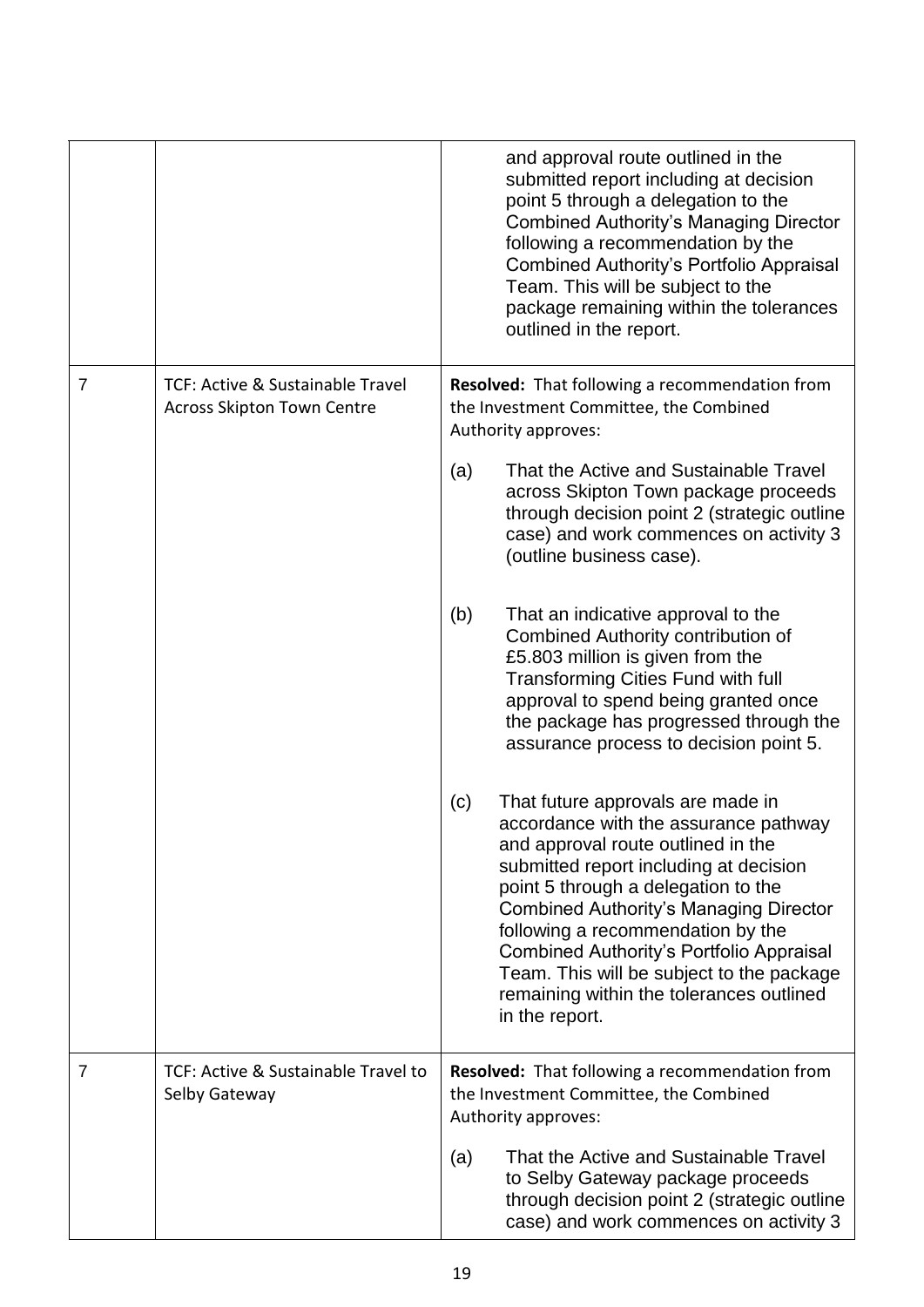|                |                                                                                 |     | (outline business case).                                                                                                                                                                                                                                                                                                                                                                                                                              |
|----------------|---------------------------------------------------------------------------------|-----|-------------------------------------------------------------------------------------------------------------------------------------------------------------------------------------------------------------------------------------------------------------------------------------------------------------------------------------------------------------------------------------------------------------------------------------------------------|
|                |                                                                                 | (b) | That an indicative approval to the<br><b>Combined Authority contribution of</b><br>£17.465 million is given from the<br><b>Transforming Cities Fund with full</b><br>approval to spend being granted once<br>the package has progressed through the<br>assurance process to decision point 5.                                                                                                                                                         |
|                |                                                                                 | (c) | That future approvals are made in<br>accordance with the assurance pathway<br>and approval route outlined in the<br>submitted report including at decision<br>point 5 through a delegation to the<br><b>Combined Authority's Managing Director</b><br>following a recommendation by the<br><b>Combined Authority's Portfolio Appraisal</b><br>Team. This will be subject to the<br>package remaining within the tolerances<br>outlined in the report. |
| $\overline{7}$ | <b>TCF: Connecting Leeds towards</b><br>Castleford and the Five Towns<br>(A639) |     | Resolved: That following a recommendation from<br>the Investment Committee, the Combined<br>Authority approves:                                                                                                                                                                                                                                                                                                                                       |
|                |                                                                                 | (a) | That the TCF 'Connecting Leeds'<br>towards Castleford and the Five Towns<br>(A639) proceeds through decision point<br>2 (strategic outline case) and work<br>commences on activity 3 (outline<br>business case).                                                                                                                                                                                                                                      |
|                |                                                                                 | (b) | That an indicative approval to the total<br>package value of £10.9 million is given<br>from the Transforming Cities Fund with<br>full approval to spend being granted<br>once individual schemes have<br>progressed through the assurance<br>process to decision point 5.                                                                                                                                                                             |
|                |                                                                                 | (c) | That future approvals are made in<br>accordance with the assurance pathway<br>and approval route outlined in the<br>submitted report including at decision<br>point 5 through a delegation to the<br><b>Combined Authority's Managing Director</b>                                                                                                                                                                                                    |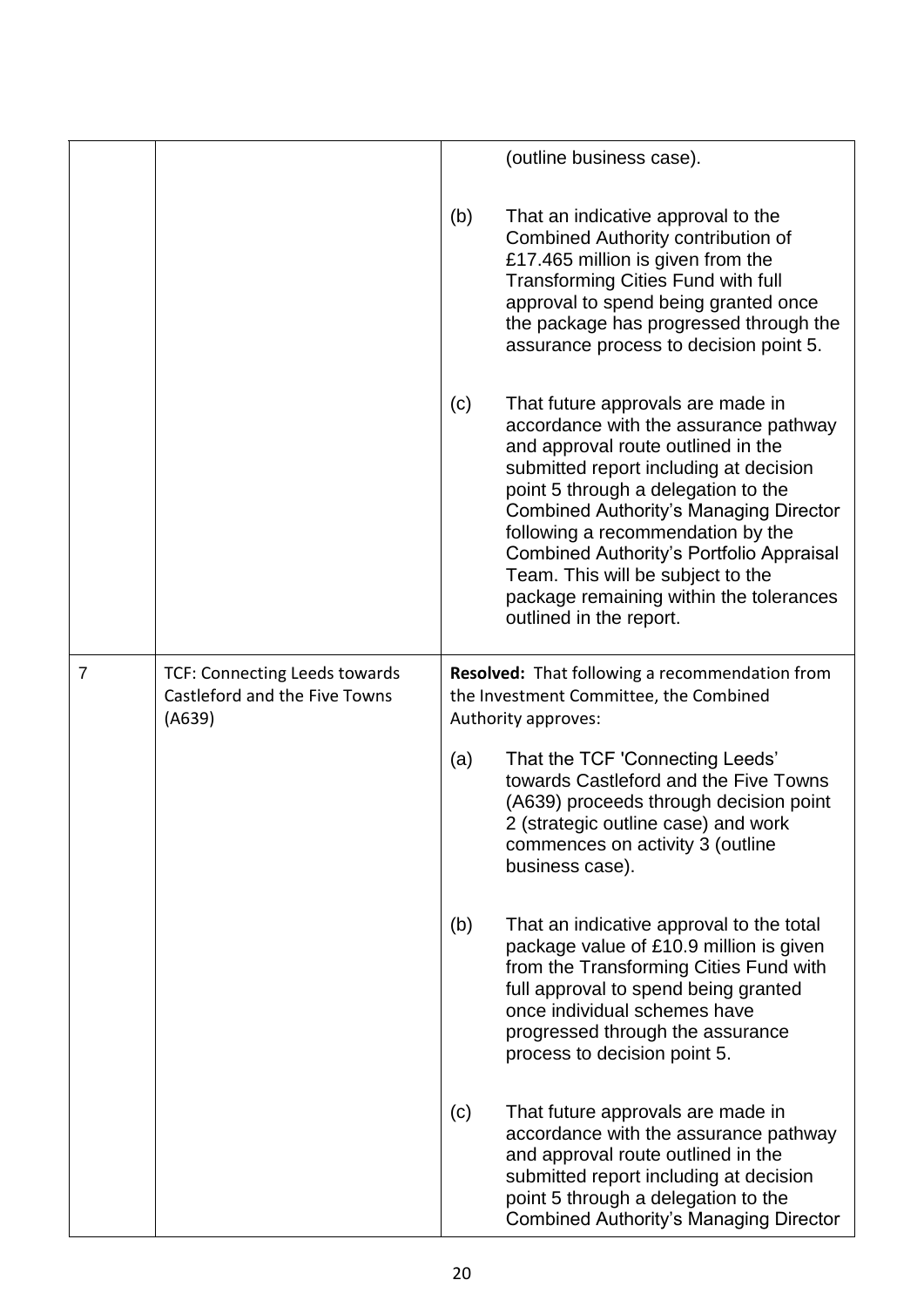|   |                                                        | following a recommendation by the<br>Combined Authority's Portfolio Appraisal<br>Team. This will be subject to the scheme<br>remaining within the tolerances outlined<br>in the report.                                                                                                                                                                                                                                                                                                                     |
|---|--------------------------------------------------------|-------------------------------------------------------------------------------------------------------------------------------------------------------------------------------------------------------------------------------------------------------------------------------------------------------------------------------------------------------------------------------------------------------------------------------------------------------------------------------------------------------------|
| 7 | <b>East Leeds Demand Responsive</b><br>Transport (DRT) | Resolved: That following a recommendation from<br>the Investment Committee, the Combined<br>Authority approves:                                                                                                                                                                                                                                                                                                                                                                                             |
|   |                                                        | (a)<br>That the East Leeds Demand Responsive<br>Transport scheme proceeds through<br>decision point 3 and work commences on<br>activity 5 (full business case with finalised<br>costs).                                                                                                                                                                                                                                                                                                                     |
|   |                                                        | (b)<br>That an indicative approval to the total<br>project value of £2.234 million, is given with<br>the Combined Authority's funding<br>contribution of £1.466 million (Leeds Public<br>Transport Investment Programme (LPTIP) -<br>£763,000, Local Transport Plan - Integrated<br>Transport Block Programme - £703,000)<br>with full approval to spend being granted<br>once the scheme has progressed through<br>the assurance process to decision point 5<br>(full business case with finalised costs). |
|   |                                                        | (c)<br>That future approvals are made in accordance<br>with the assurance pathway and approval<br>route outlined in the submitted report<br>including at decision point 5 through a<br>delegation to the Combined Authority's<br>Managing Director following a<br>recommendation by the Combined<br>Authority's Programme Appraisal Team. This<br>will be subject to the scheme remaining<br>within the tolerances outlined in the report.                                                                  |
| 7 | City Connect - Cross Church Street                     | <b>Resolved:</b> That following a recommendation from<br>the Investment Committee, the Combined<br>Authority approves:                                                                                                                                                                                                                                                                                                                                                                                      |
|   |                                                        | That the City Connect Cross Church<br>(a)                                                                                                                                                                                                                                                                                                                                                                                                                                                                   |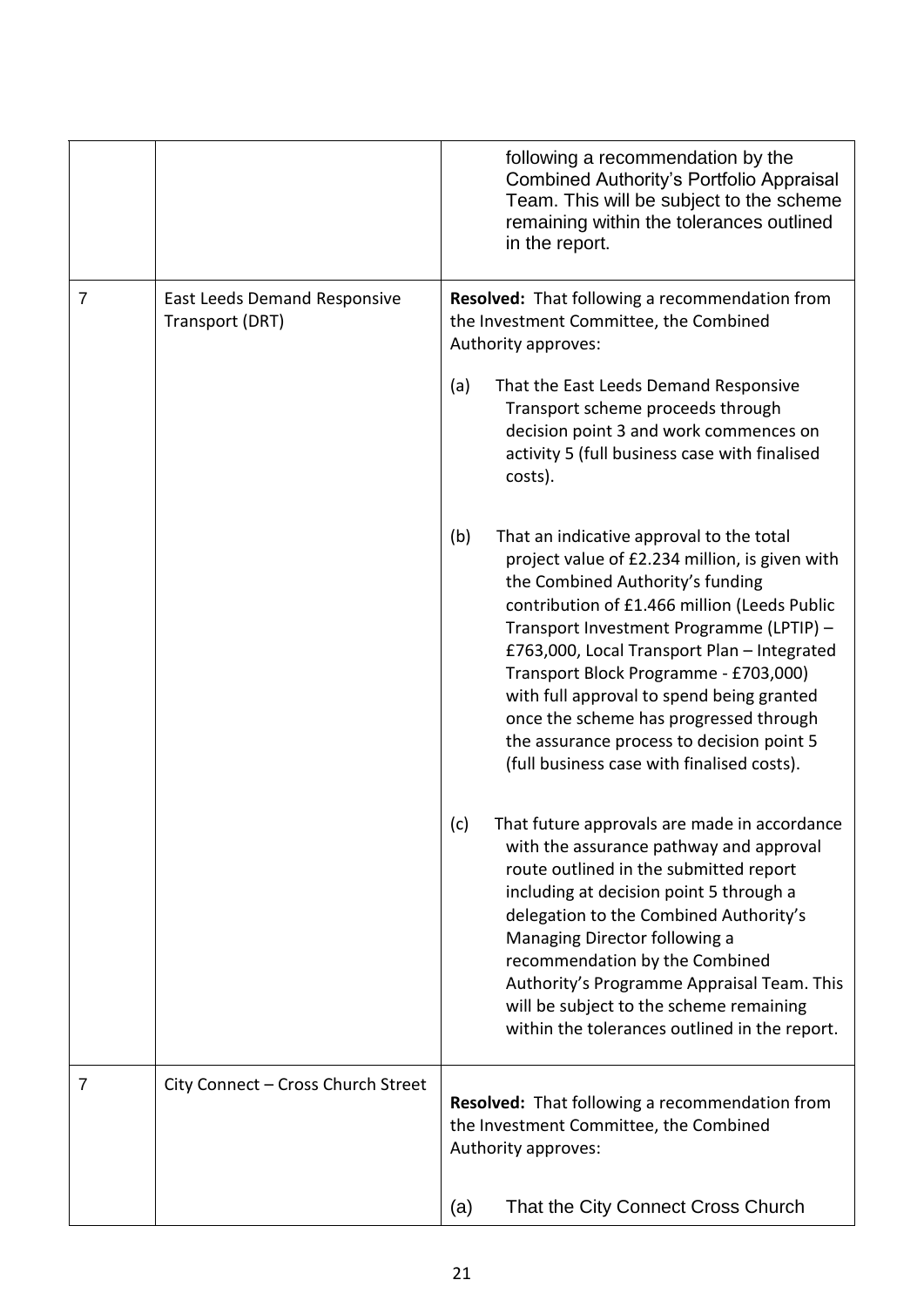|   |                                |     | scheme proceeds through decision point<br>3 (outline business case) and work<br>commences on activity 5 (full business<br>case plus costs).                                                                                                                                                                                                                                                                                                          |
|---|--------------------------------|-----|------------------------------------------------------------------------------------------------------------------------------------------------------------------------------------------------------------------------------------------------------------------------------------------------------------------------------------------------------------------------------------------------------------------------------------------------------|
|   |                                | (b) | That an indicative approval to the<br>Combined Authority's contribution of<br>£1.291 million (which will be funded<br>through the West Yorkshire plus<br>Transport Fund) is given, with full<br>approval to spend being granted once<br>the scheme has progressed through the<br>assurance process to decision point 5<br>(full business case with finalised costs).<br>The total project value is £2.09 million.                                    |
|   |                                | (c) | That additional development costs of<br>£115,000 are approved in order to<br>progress the scheme to decision point 5<br>(full business case with finalised costs),<br>taking the total project approval to<br>£180,000.                                                                                                                                                                                                                              |
|   |                                | (d) | That the Combined Authority enters into<br>a funding agreement with Kirklees<br>Council for expenditure of up to<br>£180,000 from the West Yorkshire plus<br><b>Transport Fund.</b>                                                                                                                                                                                                                                                                  |
|   |                                | (e) | That future approvals are made in<br>accordance with the assurance pathway<br>and approval route outlined in the<br>submitted report including at decision<br>point 5 through a delegation to the<br><b>Combined Authority's Managing Director</b><br>following a recommendation by the<br><b>Combined Authority's Programme</b><br>Appraisal Team. This will be subject to<br>the scheme remaining within the<br>tolerances outlined in the report. |
| 7 | <b>Halifax Station Gateway</b> |     | Resolved: That following a recommendation from<br>the Investment Committee, the Combined<br>Authority approves:                                                                                                                                                                                                                                                                                                                                      |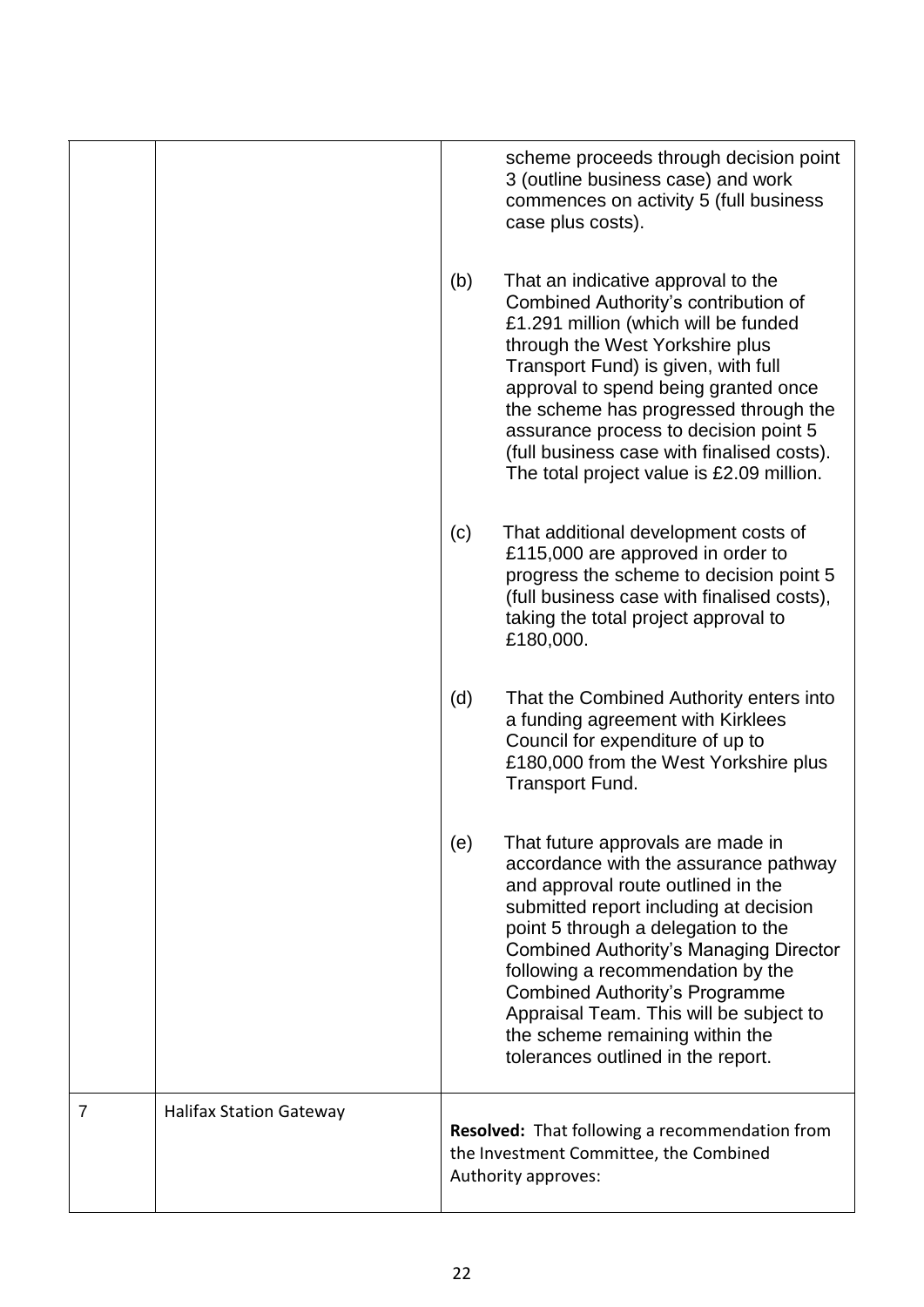|   |                                                                                 | (a) | That the Halifax Station Gateway project<br>proceeds through decision point 3 and<br>work commences on activity 4 (Full<br>Business Case).                                                                                                                                                                                                                                                                                              |
|---|---------------------------------------------------------------------------------|-----|-----------------------------------------------------------------------------------------------------------------------------------------------------------------------------------------------------------------------------------------------------------------------------------------------------------------------------------------------------------------------------------------------------------------------------------------|
|   |                                                                                 | (b) | That an indicative approval to the<br>Combined Authority's contribution of<br>£27.10 million (which will be funded<br>through £10.60 million from the WY+TF<br>fund and £16.50 million from the TCF<br>fund) is given with full approval to spend<br>being granted once the scheme has<br>progressed through the assurance<br>process to decision point 5 (FBC with<br>finalised costs). The total project value is<br>£33.621 million. |
|   |                                                                                 | (c) | That additional development costs of<br>£4.031 million are approved in order to<br>progress the scheme to decision point 4<br>(FBC), taking the total project approval to<br>£5.536 million.                                                                                                                                                                                                                                            |
|   |                                                                                 | (d) | That the Combined Authority enters into<br>a funding agreement with Calderdale<br>MBC for expenditure of up to £810,000<br>from the WY+TF fund and £3.221 million<br>from the TCF fund. This is in addition to<br>the existing funding agreement for<br>expenditure of £1.505 million from the<br>WY+TF fund.                                                                                                                           |
|   |                                                                                 | (e) | That future approvals are made in<br>accordance with the assurance pathway<br>and approval route outlined in the<br>submitted report. These will be subject to<br>the scheme remaining within the<br>tolerances outlined in the report.                                                                                                                                                                                                 |
| 7 | Leeds City Centre Package (Armley<br>Gyratory) – plus package funding<br>update |     | <b>Resolved:</b> That following a recommendation from<br>the Investment Committee, the Combined<br>Authority approves:                                                                                                                                                                                                                                                                                                                  |
|   |                                                                                 | (a) | That the Armley Gyratory scheme<br>proceeds through decision point 3 and                                                                                                                                                                                                                                                                                                                                                                |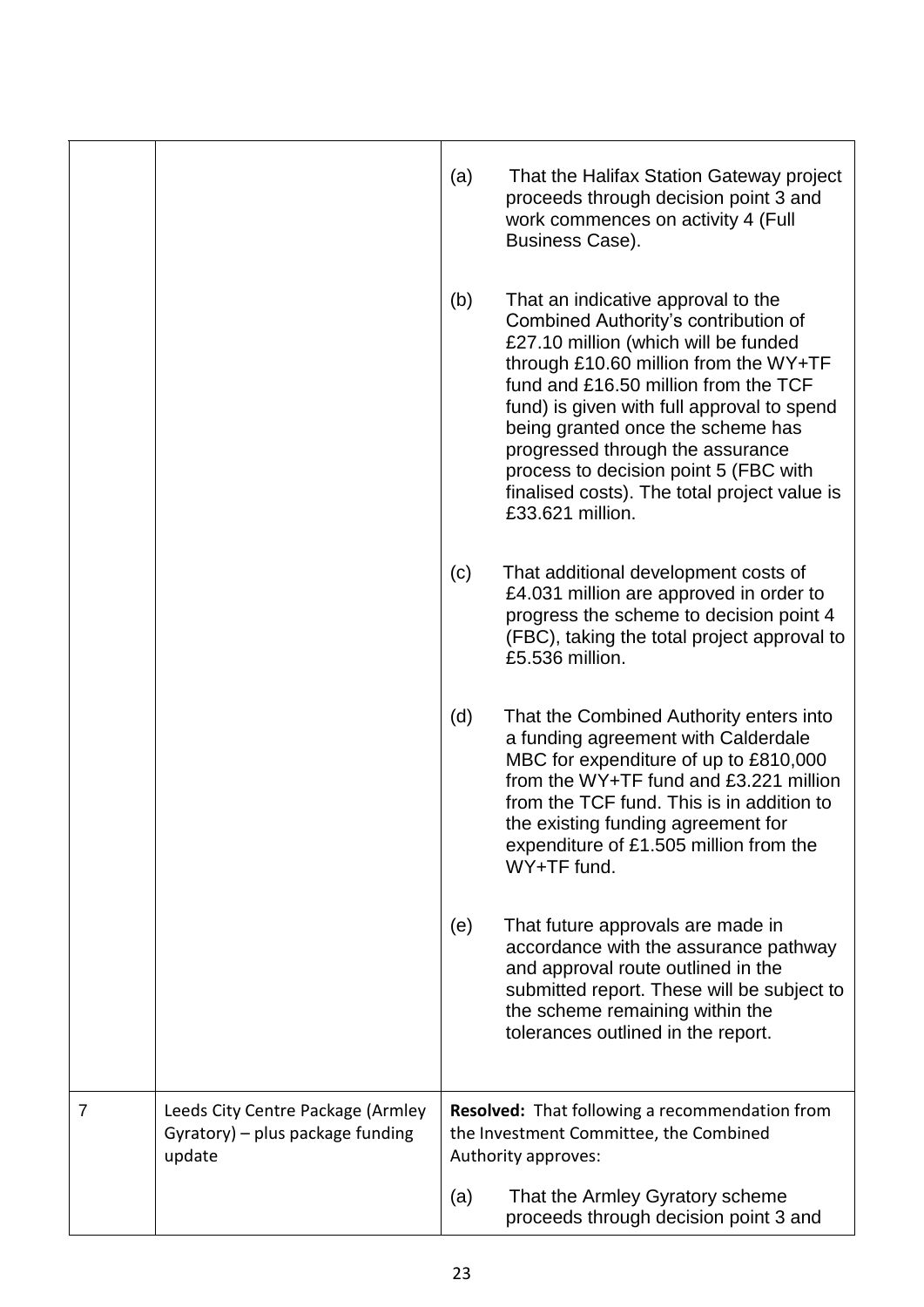|   |                                          |                                                                                                                        | work commences on activity 4 (FBC).                                                                                                                                                                                                                                                                                                                                                                                                                        |
|---|------------------------------------------|------------------------------------------------------------------------------------------------------------------------|------------------------------------------------------------------------------------------------------------------------------------------------------------------------------------------------------------------------------------------------------------------------------------------------------------------------------------------------------------------------------------------------------------------------------------------------------------|
|   |                                          | (b)                                                                                                                    | That the scope of the Leeds City Centre<br>Package is extended to include works<br>required to the A64 Regent Street Bridge<br>and the detail and future approvals<br>delegated to the Combined Authority's<br>Managing Director following a<br>recommendation by the Combined<br>Authority's Programme Appraisal Team.                                                                                                                                    |
|   |                                          | (c)                                                                                                                    | That an indicative approval to the total<br>project value of £40.5 million is given<br>from the WY+TF fund with full approval<br>to spend being granted once the scheme<br>has progressed through the assurance<br>process to decision point 5 (FBC with<br>finalised costs).                                                                                                                                                                              |
|   |                                          | (d)                                                                                                                    | That development costs of £5.08 million<br>are approved in order to progress the<br>scheme to decision point 5 (FBC with<br>finalised costs), taking the total project<br>approval to £5.08 million.                                                                                                                                                                                                                                                       |
|   |                                          | (e)                                                                                                                    | That the Combined Authority enters into<br>a funding agreement with Leeds City<br>Council for expenditure of up to £5.08<br>million from the WY+TF fund.                                                                                                                                                                                                                                                                                                   |
|   |                                          | (f)                                                                                                                    | That future approvals are made in<br>accordance with the assurance pathway<br>and approval route outlined in the<br>submitted report including at decision<br>point 4 and 5 through a delegation to the<br><b>Combined Authority's Managing Director</b><br>following a recommendation by the<br><b>Combined Authority's Programme</b><br>Appraisal Team. This will be subject to<br>the scheme remaining within the<br>tolerances outlined in the report. |
| 7 | TF: CIP Phase 1 Holmfirth Town<br>Centre | <b>Resolved:</b> That following a recommendation from<br>the Investment Committee, the Combined<br>Authority approves: |                                                                                                                                                                                                                                                                                                                                                                                                                                                            |